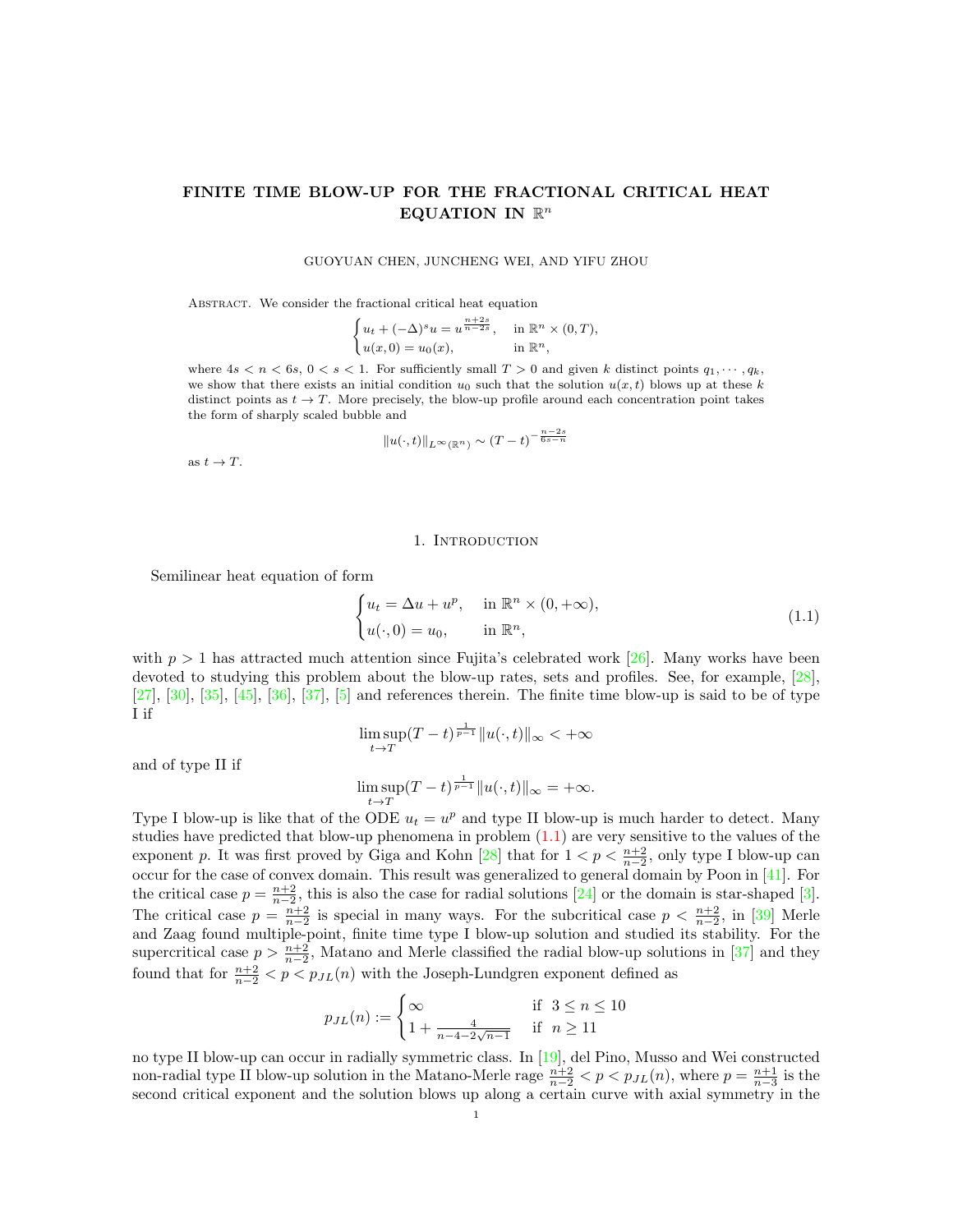sense that the energy density approaches to the Dirac measure along the curve. For the critical case  $p = \frac{n+2}{n-2}$ , Collot, Merle and Raphaël classified the dynamics near the ground state of the energy critical heat equation in  $\mathbb{R}^n$  with  $n \geq 7$  in [\[4\]](#page-20-6). In [\[42\]](#page-21-8), by using the energy method, Schweyer constructed the radial, type II finite time blow-up solution to the energy critical heat equation in  $\mathbb{R}^4$ . In [\[21\]](#page-20-7), del Pino, Musso and Wei found the existence of finite time type II blow-up solution for the energy critical heat equation in  $\mathbb{R}^5$ . Concerning the infinite time blow-up, in a very interesting paper [\[23\]](#page-20-8) Fila and King studied problem [\(1.1\)](#page-0-0) with  $p = \frac{n+2}{n-2}$  and provided insight on the question of infinite time blow-up in the case of a radially symmetric, positive initial condition with an exact power decay rate. Using formal matching asymptotic analysis, they demonstrated that the power decay determines the blow-up rate in a precise manner. Intriguingly enough, their analysis leads them to conjecture that infinite time blow-up should only happen in low dimensions 3 and 4, see Conjecture 1.1 in [\[23\]](#page-20-8). Recently, this is confirmed and rigorously proved in [\[20\]](#page-20-9) for dimension 3. Bubbling phenomena triggered by criticality are present in many other contexts, for example, Keller-Segel chemotaxis system, harmonic map heat flow, Schrödinger map and geodesic flows. We refer the readers for instance to  $[7,9,12,13,29,32,33,38]$  $[7,9,12,13,29,32,33,38]$  $[7,9,12,13,29,32,33,38]$  $[7,9,12,13,29,32,33,38]$  $[7,9,12,13,29,32,33,38]$  $[7,9,12,13,29,32,33,38]$  $[7,9,12,13,29,32,33,38]$  $[7,9,12,13,29,32,33,38]$ and the references therein.

In  $[6]$ , Cortázar, del Pino and Musso investigated the following critical heat equation in bounded domain  $\Omega \subset \mathbb{R}^n$   $(n \geq 5)$ 

$$
\begin{cases} u_t = \Delta u + u^{\frac{n+2}{n-2}} & \text{in } \Omega \times (0, \infty), \\ u = 0 & \text{on } \partial \Omega \times (0, \infty), \\ u(\cdot, 0) = u_0 & \text{in } \Omega, \end{cases}
$$

and they showed the existence of infinite time blow-up whose blow-up profile takes the form of sharply scaled bubble, and the blow-up points are determined by the Green's function and its regular part in  $\Omega$ . In [\[40\]](#page-21-13), the existence of infinite time blow-up has been proved for the fractional case

$$
\begin{cases} u_t = -(-\Delta)^s u + u^{\frac{n+2s}{n-2s}}, & \text{in } \Omega \times (0, \infty), \\ u = 0, & \text{on } (\mathbb{R}^n \setminus \Omega) \times (0, \infty), \\ u(\cdot, 0) = u_0, & \text{in } \mathbb{R}^n \end{cases}
$$

with  $0 < s < 1$  and  $n > 4s$ . Here, for any point  $x \in \mathbb{R}^n$ , the fractional Laplacian  $(-\Delta)^s u(x)$  is defined as

$$
(-\Delta)^s u(x) := c_{n,s} \text{P.V.} \int_{\mathbb{R}^n} \frac{u(x) - u(y)}{|x - y|^{n+2s}} dy
$$

with a suitable positive normalizing constant  $c_{n,s} = \frac{2^{2s} s \Gamma(\frac{n+2s}{2})}{\Gamma(1-s)^{\frac{n}{2}}}$  $\frac{s_1(\frac{2}{2n})}{\Gamma(1-s)\pi^{\frac{n}{2}}}$ . We refer to [\[22\]](#page-20-15) for an introduction to the fractional Laplacian and to the appendix of [\[8\]](#page-20-16) for a heuristic physical motivation in nonlocal quantum mechanics of the fractional operator considered here.

In this paper, we consider the fractional heat equation with the critical exponent

<span id="page-1-0"></span>
$$
\begin{cases} u_t + (-\Delta)^s u = u^{\frac{n+2s}{n-2s}}, & \text{in } \mathbb{R}^n \times (0, T), \\ u(x, 0) = u_0(x), & \text{in } \mathbb{R}^n. \end{cases}
$$
 (1.2)

Throughout the paper, we assume that  $4s < n < 6s$ ,  $0 < s < 1$  and a function  $Z_0^* \in C_0^{\infty}(\mathbb{R}^n)$  is chosen such that

$$
Z_0^*(q_j) < 0,
$$

where  $q_j$   $(j = 1, \dots, k)$  are distinct k points. It is well known that

$$
U(y) = \alpha_{n,s} \left( \frac{1}{1 + |y|^2} \right)^{\frac{n-2s}{2}}
$$

is the bubble solving the fractional Yamabe problem

$$
(-\Delta)^s U = U^{\frac{n+2s}{n-2s}} \quad \text{in} \quad \mathbb{R}^n,
$$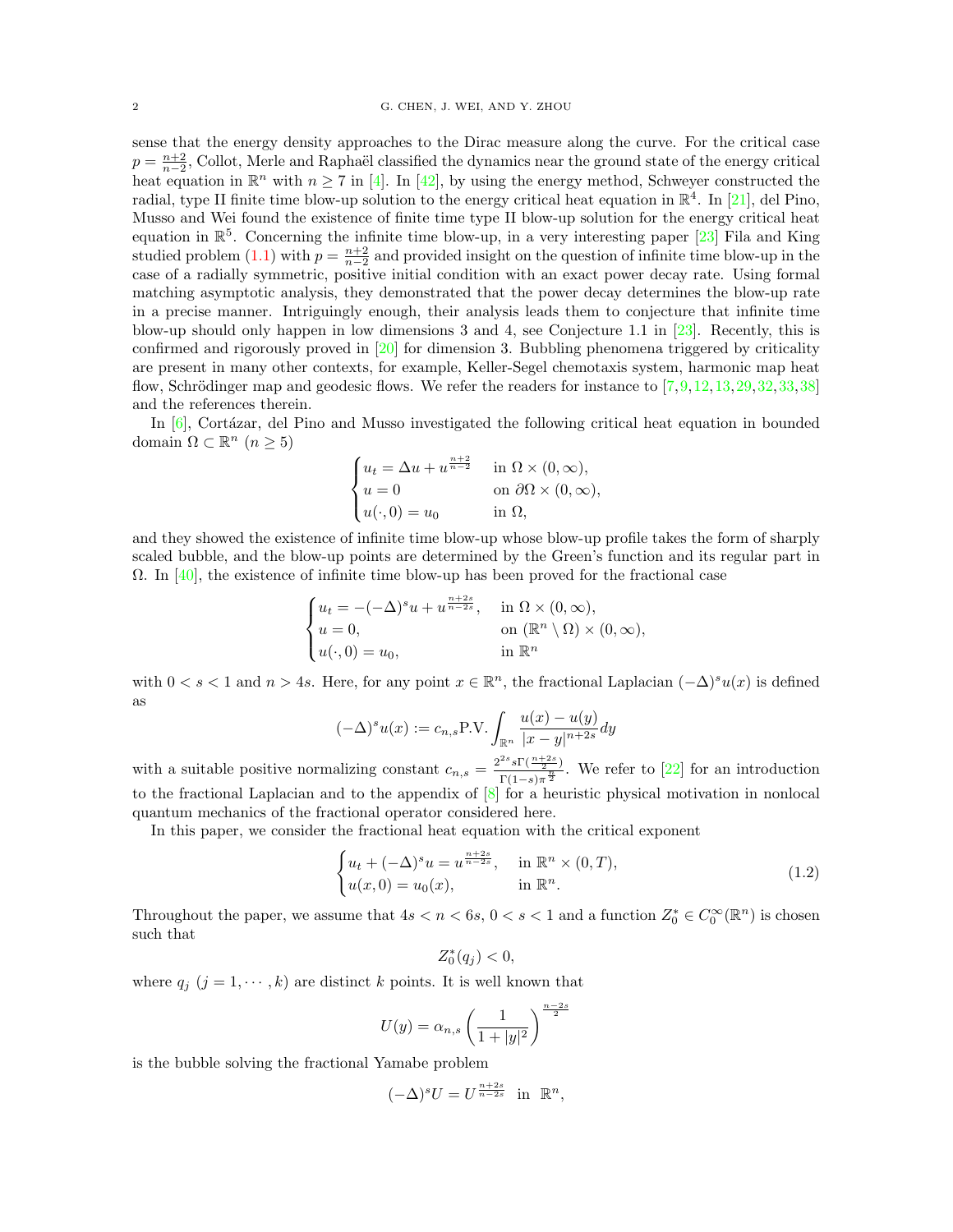where  $\alpha_{n,s}$  is a constant depending only on n and s. See, for instance [\[2\]](#page-20-17) and [\[34\]](#page-21-14). The scaled bubble is defined as

<span id="page-2-0"></span>
$$
U_{\lambda,\xi} := \lambda^{-\frac{n-2s}{2}}(t)U\left(\frac{x-\xi(t)}{\lambda(t)}\right). \tag{1.3}
$$

We show the existence of finite time blow-up for the fractional critical heat equation  $(1.2)$  and the main Theorem is stated as follows.

<span id="page-2-1"></span>**Theorem 1.1.** Assume that  $4s < n < 6s$ ,  $0 < s < 1$  and  $Z_0^*(q_j) < 0$  for k distinct points  $q_j$  $(j = 1, \dots, k)$ . For T sufficiently small, there exists an initial condition  $u_0$  such that the solution  $u(x, t)$  to problem [\(1.2\)](#page-1-0) blows up at  $q_1, \dots, q_k$  at finite time T. Furthermore, the solution takes the form

$$
u(x,t) = \sum_{j=1}^{k} U_{\lambda_j(t),\xi_j(t)}(x) + Z_0^*(x) + \Theta(x,t),
$$

where  $U_{\lambda_i(t),\xi_i(t)}(x)$  is the scaled bubble defined in [\(1.3\)](#page-2-0),

$$
\lambda_j(t) \to 0, \ \xi_j(t) \to q_j \quad as \ \ t \to T,
$$

 $\|\Theta\|_{L^{\infty}} \leq T^{c}$  for some constant  $c > 0$ . More precisely,

$$
\lambda_j(t) = \kappa_j(T - t)^{\frac{2}{6s - n}} (1 + o(1))
$$

for some positive constants  $\kappa_j > 0, j = 1, \cdots, k$ .

Remark 1.1. Theorem [1.1](#page-2-1) implies that

- For  $n = 4$ , finite time blow-up takes place for  $s \in (2/3, 1)$
- For  $n = 5$ , finite time blow-up takes place for  $s \in (5/6, 1)$

which is a continuation of the local cases  $n = 4$ ,  $s = 1$  in [\[42\]](#page-21-8) and  $n = 5$ ,  $s = 1$  in [\[21\]](#page-20-7). Also, our construction suggests that no finite time blow-up of this type should exist in higher dimension case  $n \geq 6, s \in (0,1).$ 

The proof of Theorem [1.1](#page-2-1) is mainly based on *inner-outer gluing method*, which is well developed, for the higher dimensional concentration in elliptic settings, in  $[15]$ ,  $[16]$ ,  $[18]$ ,  $[17]$  for example. Recently, the parabolic gluing method is developed and has been successfully applied to the construction of solutions to various parabolic problems, such as the singular formation for the harmonic map flow from  $\mathbb{R}^2$  to  $\mathbb{S}^2$  [\[12\]](#page-20-12), the infinite time blow-up in energy critical heat equation [\[6\]](#page-20-14), [\[20\]](#page-20-9), type II finite time blowup along a circle for supercritical heat equation  $[19]$ , type II ancient solution for the Yamabe flow [\[7\]](#page-20-10), infinite time blow-up for the half-harmonic map flow  $[44]$ , the vortex dynamics in Euler flows  $[9]$ , blow-up for the 3-dimensional harmonic map flow along a curve with axial symmetry [\[10\]](#page-20-22) and type II finite time blow-up for the energy critical heat equation in  $\mathbb{R}^5$  [\[21\]](#page-20-7). We refer the readers to the survey by del Pino [\[14\]](#page-20-23) for more results in parabolic settings.

The proof of Theorem [1.1](#page-2-1) is close in spirit to  $[21]$ . However, in a central step that the linear theory for the associated linear problem of the inner problem is required, the ODE techniques are no longer applicable in the fractional setting. Instead, we shall develop a fractional linear theory by using a blow-up argument inspired by [\[12,](#page-20-12) Lemma 4.5]. See Section [5](#page-8-0) for full details.

By our construction, finite time blow-up also exists on the bounded domain  $\Omega \subset \mathbb{R}^n$ . Suppose a smooth function  $\mathcal{Z}_0^* \in L^{\infty}(\Omega)$  satisfies

$$
\mathcal{Z}_0^*(q_j)<0
$$

for given k distinct points  $q_1, \dots, q_k$ . For the fractional critical heat equation on bounded domain  $\Omega \subset \mathbb{R}^n$ 

<span id="page-2-2"></span>
$$
\begin{cases}\n u_t + (-\Delta)^s u = u^{\frac{n+2s}{n-2s}}, & \text{in } \Omega \times (0, \infty), \\
 u = 0, & \text{on } (\mathbb{R}^n \setminus \Omega) \times (0, \infty), \\
 u(\cdot, 0) = u_0, & \text{in } \mathbb{R}^n\n\end{cases}
$$
\n(1.4)

with  $u_0(x) = 0$  in  $\mathbb{R}^n \setminus \Omega$ ,  $0 < s < 1$ ,  $4s < n < 6s$ , finite time blow-up exists and we have the following Theorem.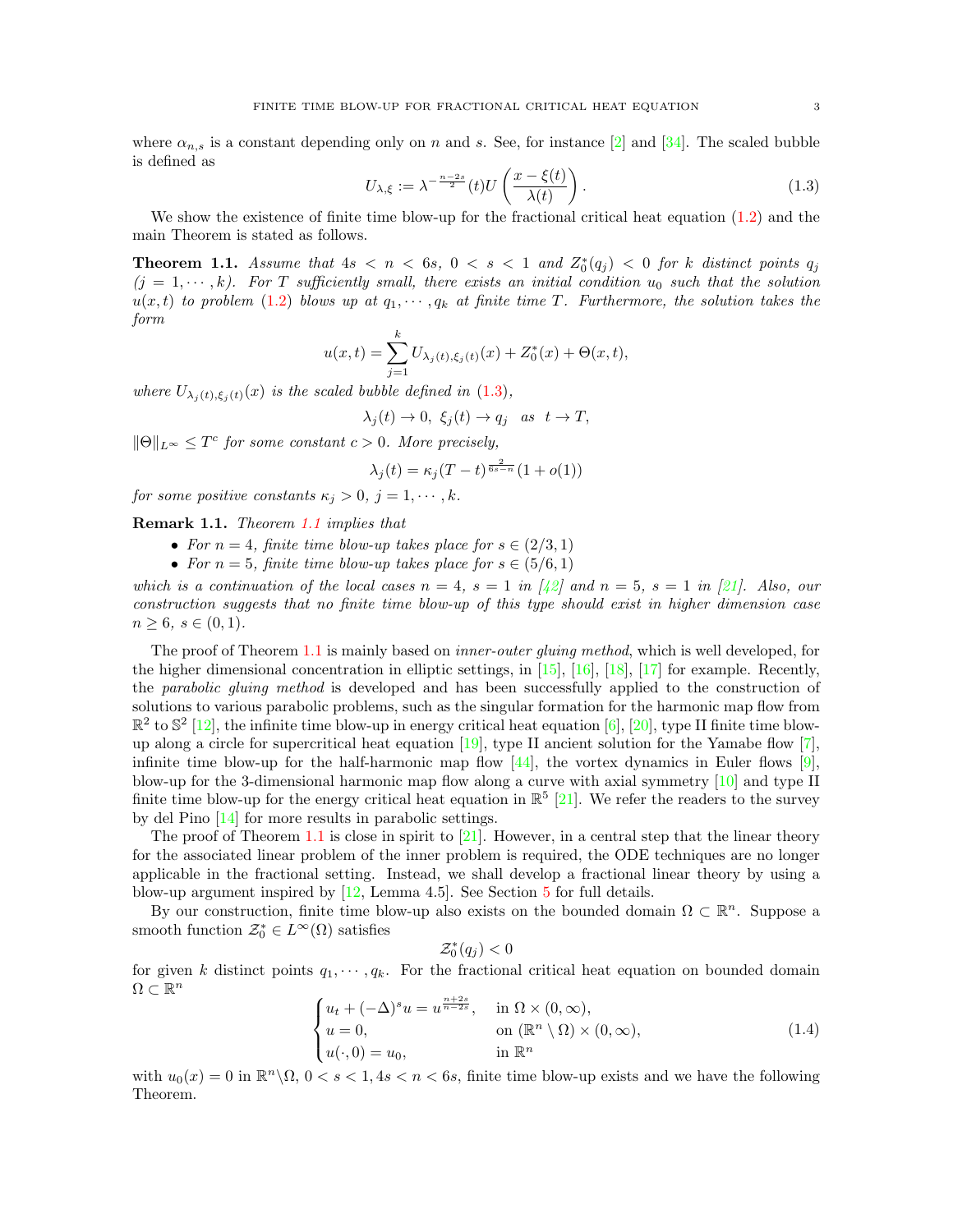<span id="page-3-0"></span>**Theorem 1.2.** Assume that  $4s < n < 6s$ ,  $0 < s < 1$  and  $\mathcal{Z}_0^*(q_j) < 0$  for k distinct points  $q_j$  $(j = 1, \dots, k)$ . For T sufficiently small, there exists an initial condition  $u_0$  such that the solution  $u(x, t)$  to problem [\(1.4\)](#page-2-2) blows up at  $q_1, \dots, q_k$  at finite time T. Moreover, at main order, the solution takes the form

$$
u(x,t) = \sum_{j=1}^{k} U_{\lambda_j(t),\xi_j(t)}(x) + \mathcal{Z}_0^*(x) + \Upsilon(x,t),
$$

where  $U_{\lambda_i(t),\xi_i(t)}(x)$  is the scaled bubble defined in [\(1.3\)](#page-2-0),

$$
\lambda_j(t) \to 0, \ \xi_j(t) \to q_j \quad as \ \ t \to T,
$$

 $||\Upsilon||_{L^{\infty}} \leq T^{c}$  for some constant  $c > 0$ . More precisely,

$$
\lambda_j(t) = \nu_j(T - t)^{\frac{2}{6s - n}}(1 + o(1))
$$

for some positive constants  $v_j > 0$ ,  $j = 1, \dots, k$ .

The proof of Theorem [1.2](#page-3-0) can be carried out similarly as that of Theorem [1.1.](#page-2-1) So we shall only prove Theorem [1.1](#page-2-1) in this paper.

The paper is organized as follows. In Section [2,](#page-3-1) we construct an approximate solution and compute its error. In Section [3,](#page-5-0) the main parts of the parameters  $\lambda$  and  $\xi$  are given. In Section [4,](#page-6-0) we develop a linear theory for the outer problem. In Section [5,](#page-8-0) we develop a new fractional linear theory for the inner problem. Finally, we shall prove Theorem [1.1](#page-2-1) in Section [6.](#page-15-0)

**Notation.** In the sequel, we shall use the symbol "  $\lesssim$  " to denote "  $\leq C$ " for a positive constant  $C$  independent of  $t$  and  $T$ , and  $C$  may change from line to line.

## 2. Approximate solution and error estimate

<span id="page-3-1"></span>In this section, we shall choose the approximate solution and compute its error. For simplicity, we consider one bubble case. The multiple-bubble case is similar up to some minor modifications which we will point out if necessary.

Our first approximate solution is

$$
w = U_{\lambda,\xi} + Z^*,
$$

where

$$
U_{\lambda,\xi} = \lambda^{-\frac{n-2s}{2}}(t)U\left(\frac{x-\xi(t)}{\lambda(t)}\right),\,
$$

and  $Z^*$  is the solution to the fractional heat equation

$$
\begin{cases} Z_t^* + (-\Delta)^s Z^* = 0, & \text{in } \mathbb{R}^n \times (0, T), \\ Z^*(x, 0) = Z_0^*(x), & \text{in } \mathbb{R}^n. \end{cases}
$$

Here,

<span id="page-3-2"></span>
$$
\lambda(t) = \lambda_0(t) + \lambda_1(t), \ \xi(t) = \xi_0(t) + \xi_1(t), \tag{2.1}
$$

,

where  $\lambda_0(t)$  and  $\xi_0(t)$  are the main order terms of  $\lambda(t)$  and  $\xi(t)$  respectively, and  $\lambda_1(t)$  and  $\xi_1(t)$  are the reminder terms which are comparatively smaller than  $\lambda_0(t)$  and  $\xi_0(t)$  respectively. Define the error

$$
S(u) = -u_t - (-\Delta)^s u + u^p
$$

where  $p := \frac{n+2s}{n-2s}$ . Direct computations imply that

$$
S(w) = -(U_{\lambda,\xi})_t + (U_{\lambda,\xi} + Z^*)^p - U_{\lambda,\xi}^p
$$
  
=  $\lambda^{-\frac{n-2s}{2}-1} \dot{\lambda} Z_{n+1}(y) + \lambda^{-\frac{n-2s}{2}-1} \dot{\xi} \cdot \nabla U(y) + (U_{\lambda,\xi} + Z^*)^p - U_{\lambda,\xi}^p,$ 

where  $y = \frac{x-\xi}{\lambda}$ ,  $Z_{n+1} = \frac{n-2s}{2}U(y) + y \cdot \nabla U(y)$ .

We look for a solution of the following form

$$
u = U_{\lambda,\xi} + Z^* + \varphi.
$$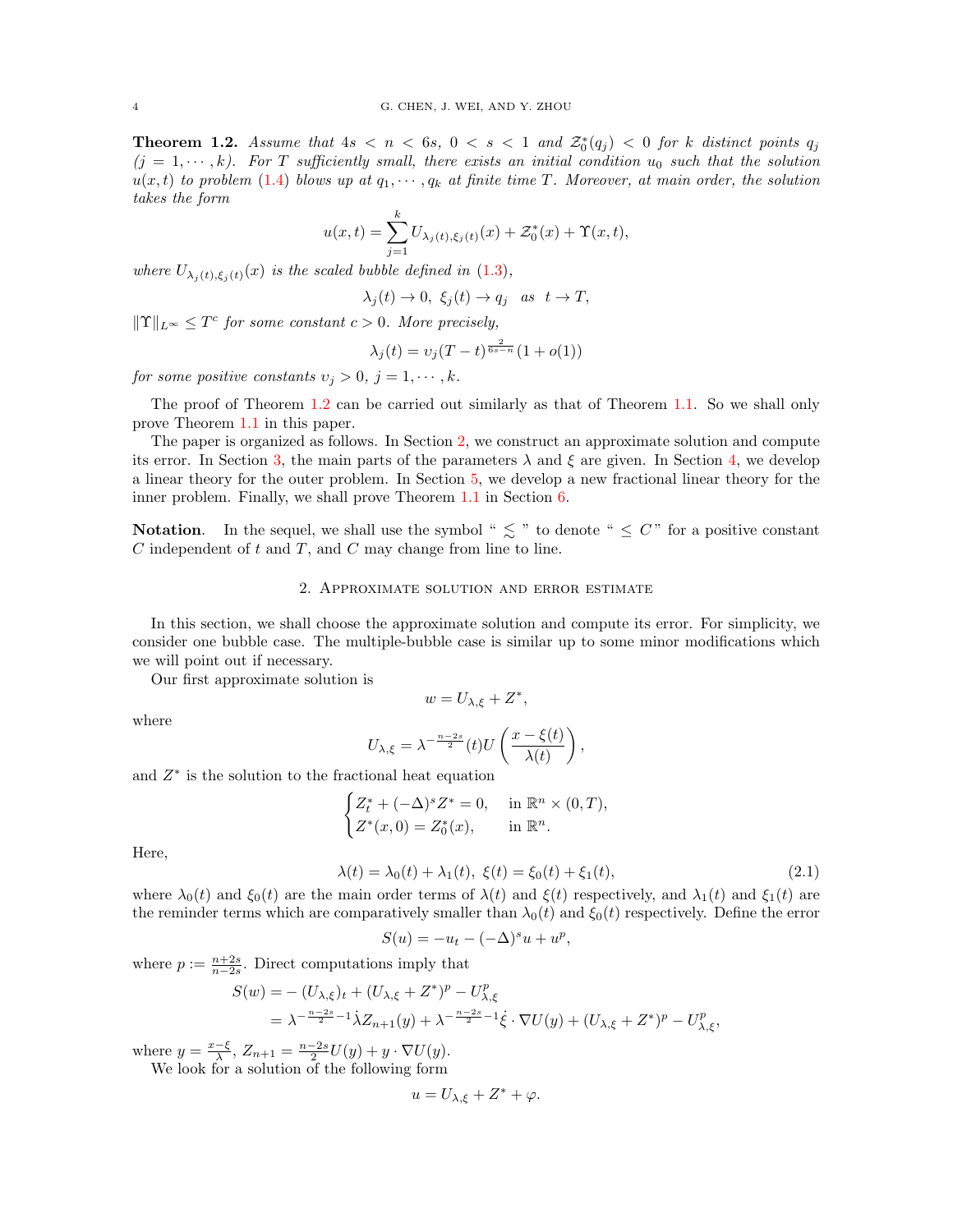Then  $S(u) = 0$  yields that

<span id="page-4-0"></span>
$$
S(u) = -\varphi_t - (-\Delta)^s \varphi + pU_{\lambda, \xi}^{p-1}(y)(\varphi + Z^*) + \lambda^{-\frac{n+2s}{2}} \mathcal{E} + N(\varphi + Z^*) = 0, \tag{2.2}
$$

where

$$
\mathcal{E}(y,t) = \lambda^{2s-1} \dot{\lambda} Z_{n+1}(y) + \lambda^{2s-1} \dot{\xi} \cdot \nabla U \tag{2.3}
$$

and

$$
N(\varphi + Z^*) = (U_{\lambda,\xi} + \varphi + Z^*)^p - U_{\lambda,\xi}^p - pU_{\lambda,\xi}^{p-1}(\varphi + Z^*).
$$
 (2.4)

We look for perturbation consisting of inner and outer parts

$$
\varphi(x,t) = \lambda^{-\frac{n-2s}{2}}(t)\eta_R(y)\phi(y,t) + \psi(x,t),\tag{2.5}
$$

where  $R > 0$ ,  $\eta$  is a smooth cut-off function such that

$$
\eta(s) = \begin{cases} 1, & s < 1, \\ 0, & s > 2, \end{cases}
$$

and  $\eta_R = \eta(|y|/R)$ . Then we can express [\(2.2\)](#page-4-0) in terms of  $\phi$  and  $\psi$ 

$$
-\psi_t - (-\Delta)_x^s \psi + p\lambda^{-2} (1 - \eta_R) U^{p-1}(y) (\psi + Z^*) + \mathcal{C}(\phi) + \mathcal{R}(\phi) + \lambda^{-\frac{n+2s}{2}} \mathcal{E} (1 - \eta_R) + N(\varphi + Z^*)
$$
  
+  $\eta_R \lambda^{-\frac{n+2s}{2}} \left( -\lambda^{2s} \phi_t - (-\Delta)_y^s \phi + pU^{p-1}(y) (\phi + \lambda^{\frac{n-2s}{2}} (\psi + Z^*)) + \mathcal{E} \right) = 0,$ 

where

$$
\mathcal{C}(\phi) := \lambda^{-\frac{n-2s}{2}} \left[ (-(-\Delta)_x^s - \partial_t) \eta_R(y) \phi + [ -(-\Delta)_x^{s/2} \eta_R(y), -(-\Delta)_x^{s/2} \phi(y) ] \right] \tag{2.6}
$$

and

$$
\mathcal{R}(\phi) := \lambda^{-\frac{n-2s}{2}-1} \left[ \eta_R \dot{\lambda} \left( \frac{n-2s}{2} \phi + y \cdot \nabla_y \phi \right) + \eta_R \dot{\xi} \cdot \nabla_y \phi + \phi \left( \dot{\lambda} y \cdot \nabla_y \eta_R + \dot{\xi} \cdot \nabla_y \eta_R \right) \right].
$$
 (2.7)

Here

$$
[-(-\Delta)_x^{s/2} f(x), -(-\Delta)_x^{s/2} g(x)] := c_{n,s} \text{P.V.} \int_{\mathbb{R}^n} \frac{[f(y) - f(x)][g(x) - g(y)]}{|x - y|^{n+2s}} dy \tag{2.8}
$$

with  $c_{n,s} = \frac{2^{2s} s \Gamma(\frac{n+2s}{2})}{\Gamma(1-s) - \frac{n}{2}}$  $\frac{f^{2s}\text{s}\Gamma(\frac{n+2s}{2})}{\Gamma(1-s)\pi^{\frac{n}{2}}}$ . Therefore,  $u=U_{\lambda,\xi}+Z^*+\lambda^{-\frac{n-2s}{2}}(t)\eta_R(y)\phi(y,t)+\psi(x,t)$  solves [\(1.2\)](#page-1-0) if  $(\phi(y, t), \psi(x, t))$  solves the so-called **inner-outer gluing system** 

<span id="page-4-1"></span>
$$
\lambda^{2s}\phi_t = -(-\Delta)^s_y \phi + pU^{p-1}(y)\phi + \mathcal{H}(\phi, \psi, \lambda, \xi) \quad \text{in} \quad B_{2R}(0) \times (0, T) \tag{2.9}
$$

<span id="page-4-2"></span>
$$
\begin{cases}\n\psi_t = -(-\Delta)_x^s \psi + \mathcal{G}(\phi, \psi, \lambda, \xi), & \text{in } \mathbb{R}^n \times (0, T) \\
\psi(x, 0) = 0, & \text{in } \mathbb{R}^n\n\end{cases}
$$
\n(2.10)

where

<span id="page-4-3"></span>
$$
\mathcal{H}(\phi,\psi,\lambda,\xi) := \lambda^{\frac{n-2s}{2}} pU^{p-1}(y)(\psi(\lambda y + \xi,t) + Z^*(\lambda y + \xi,t)) + \mathcal{E}(y,t)
$$
\n(2.11)

and

<span id="page-4-4"></span>
$$
\mathcal{G}(\phi,\psi,\lambda,\xi) := p\lambda^{-2s} (1 - \eta_R) U^{p-1}(y) (\psi + Z^*) + \mathcal{C}(\phi) + \mathcal{R}(\phi) + \lambda^{-\frac{n+2s}{2}} \mathcal{E} (1 - \eta_R) + N(\varphi + Z^*). \tag{2.12}
$$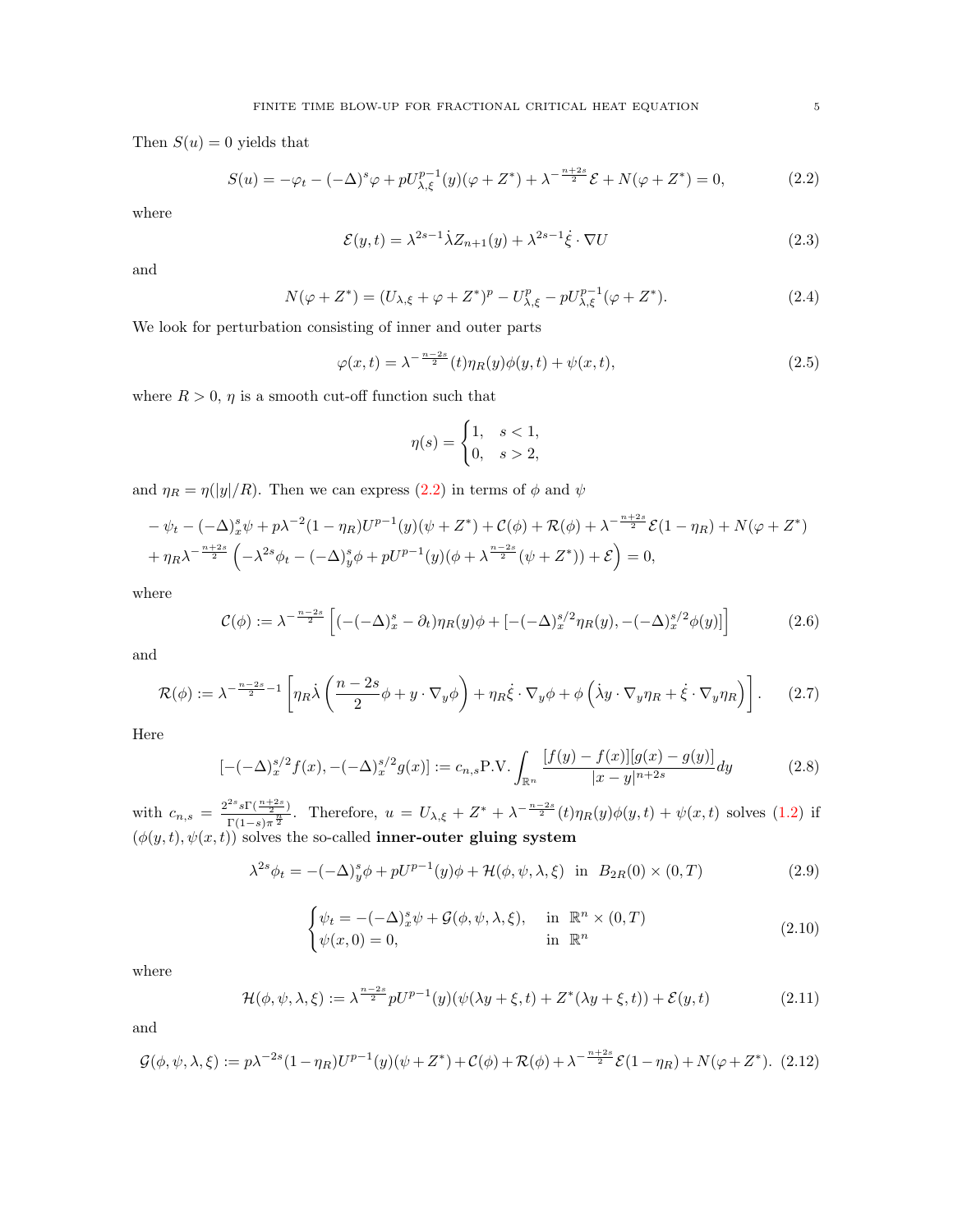<span id="page-5-0"></span>6 G. CHEN, J. WEI, AND Y. ZHOU

3. CHOICES OF  $\lambda_0(t)$  AND  $\xi_0(t)$ 

We shall choose  $\lambda_0(t)$  and  $\xi_0(t)$  defined in [\(2.1\)](#page-3-2) in this section. Basically, the inner problem [\(2.9\)](#page-4-1) will determine the parameter functions  $\lambda$  and  $\xi$  at main order. By the fractional linear theory developed in Section [5,](#page-8-0) the inner problem [\(2.9\)](#page-4-1) will be solved under the orthogonality conditions

$$
\int_{B_{2R}} \mathcal{H}(\phi, \psi, \lambda, \xi) Z_j(y) dy = 0, \text{ for all } t \in (0, T), j = 1, \cdots, n+1,
$$

where  $R$  is fixed sufficiently large and

$$
Z_j(y) = \partial_{y_j} U(y), \ j = 1, \cdots, n, \ Z_{n+1}(y) = \frac{n-2}{2} U(y) + y \cdot \nabla U(y). \tag{3.1}
$$

The leading term of  ${\mathcal H}$  is

$$
h[\lambda_0, \xi_0] = \lambda_0^{2s-1} \dot{\lambda}_0 Z_{n+1}(y) + \lambda_0^{2s-1} \dot{\xi}_0 \cdot \nabla U + \lambda_0^{\frac{n-2s}{2}} pU^{p-1}(y) Z_0^*(q)
$$
  
+ 
$$
\lambda_0^{\frac{n-2s}{2}+1} pU^{p-1}(y) \nabla Z_0^*(q) \cdot y.
$$

It is reasonable to choose  $\lambda_0(t)$ ,  $\xi_0(t)$  such that

$$
\int_{\mathbb{R}^n} h[\lambda_0, \xi_0] Z_j(y) dy = 0 \text{ for all } t \in (0, T), j = 1, \dots, n+1
$$

are satisfied. For  $j = n + 1$ , we have

$$
\int_{\mathbb{R}^n} h[\lambda_0, \xi_0] Z_{n+1}(y) dy = \lambda_0^{2s-1} \dot{\lambda}_0 \int_{\mathbb{R}^n} Z_{n+1}^2(y) dy + \lambda_0^{\frac{n-2s}{2}} p Z_0^*(q) \int_{\mathbb{R}^n} U^{p-1}(y) Z_{n+1}(y) dy
$$

and thus

$$
c_0\dot{\lambda}_0 + c_1 Z_0^*(q) \lambda_0^{\frac{n-6s+2}{2}} = 0,
$$

where

$$
c_0 = \int_{\mathbb{R}^n} Z_{n+1}^2(y) dy, \ c_1 = p \int_{\mathbb{R}^n} U^{p-1}(y) Z_{n+1}(y) dy.
$$

Observer that  $c_0$  is well-defined thanks to the assumption  $n > 4s$  and  $c_2 < 0$ . Therefore, in order that  $\lambda(t) \to 0$  as  $t \to T$ , we suppose

$$
Z_0^*(q)<0
$$

and then we obtain the main order

<span id="page-5-1"></span>
$$
\lambda_0(t) = a(T - t)^{\frac{2}{6s - n}}\tag{3.2}
$$

.

with

$$
a = \left(\frac{2c_0}{c_1 Z_0^*(q)(6s - n)}\right)^{\frac{2}{n - 6s}}
$$

Similarly, we consider the case  $j = 1, \dots, n$  and get

$$
\int_{\mathbb{R}^n} h[\lambda_0, \xi_0] Z_j(y) dy = \lambda_0^{2s-1} \int_{\mathbb{R}^n} \dot{\xi}_0 \cdot \nabla U(y) Z_j(y) dy + \lambda_0^{\frac{n-2s}{2}+1} p \int_{\mathbb{R}^n} U^{p-1}(y) Z_j(y) \nabla Z_0^*(q) \cdot y dy.
$$

So we can write  $\dot{\xi}_0(t) = \lambda_0^{\frac{n-6s}{2}+2} \vec{v}$  for some vector  $\vec{v}$ . Hence, by [\(3.2\)](#page-5-1), we obtain

$$
\xi_0(t) = q + O(T - t)^{\frac{4}{6s - n}} \bar{v}
$$

for some vector  $\vec{v}$ . The remainders  $\lambda_1(t)$  and  $\xi_1(t)$  defined in [\(2.1\)](#page-3-2) will be chosen when we finally solve the inner-outer gluing system in Section [6.](#page-15-0)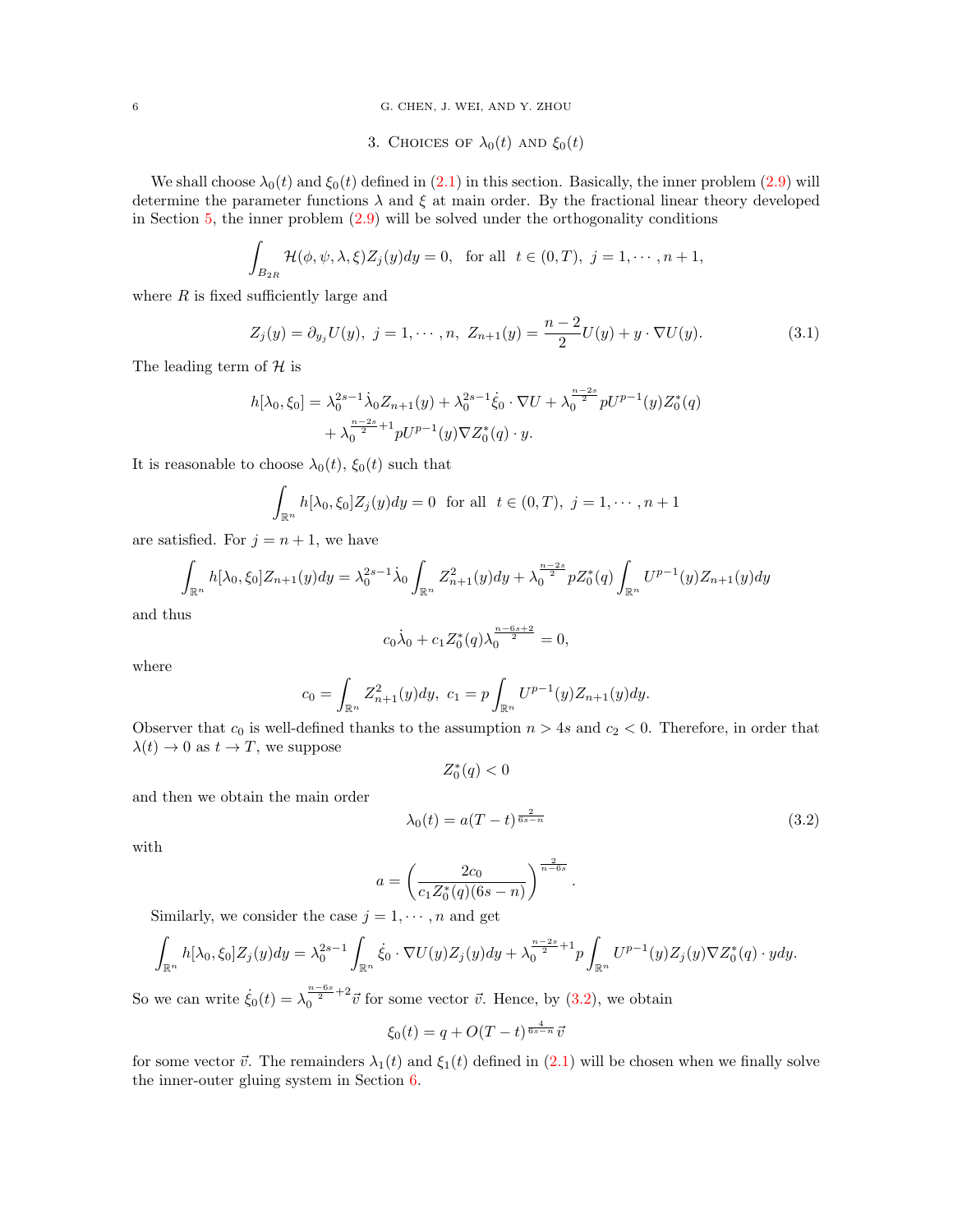## 4. The outer problem

<span id="page-6-0"></span>In this section, we shall get proper a priori estimates of the associated linear problem of the outer problem [\(2.10\)](#page-4-2). We consider the linear problem

<span id="page-6-1"></span>
$$
\begin{cases} \partial_t \psi(x,t) = -(-\Delta)_x^s \psi(x,t) + f(x,t), & \text{in } \mathbb{R}^n \times (0,T) \\ \psi(x,0) = 0, & \text{in } \mathbb{R}^n. \end{cases}
$$
 (4.1)

A solution to the Cauchy problem [\(4.1\)](#page-6-1) is guaranteed. Recall that the heat kernel to the fractional heat operator  $\partial_t + (-\Delta)^s$  is given by

<span id="page-6-6"></span>
$$
K_s(x,t) \asymp \frac{t}{(t^{\frac{1}{s}} + |x|^2)^{\frac{n+2s}{2}}}.\tag{4.2}
$$

Then by Duhamel's formula

$$
\psi(x,t) = \int_0^t \int_{\mathbb{R}^n} K_s(x-z,t-r) f(z,r) dz dr
$$

is the solution to  $(4.1)$ .

Define the norms

<span id="page-6-4"></span>
$$
\|\psi\|_{*} := \sup_{(x,t)\in\mathbb{R}^n \times (0,T)} \frac{|\psi(x,t)|}{\rho_{*}},
$$
\n(4.3)

<span id="page-6-5"></span>
$$
||f||_{**} := \sup_{(x,t)\in\mathbb{R}^n\times(0,T)} \frac{|f(x,t)|}{\rho_{**}},\tag{4.4}
$$

where

$$
\rho_* := 1 + \frac{1}{1 + \left| \frac{x - q}{\lambda_0(t)} \right|^{n - 4s}} \text{ and } \rho_{**} := 1 + \frac{\lambda_0^{-2s}(t)}{1 + \left| \frac{x - q}{\lambda_0(t)} \right|^{n - 2s}}.
$$

We have the following lemma.

<span id="page-6-7"></span>**Lemma 4.1.** Assume that  $||f||_{**} < +\infty$ . For sufficiently small  $T > 0$ , the solution  $\psi$  to problem [\(4.1\)](#page-6-1) satisfies

$$
\|\psi\|_{*} \lesssim \|f\|_{**}.
$$

*Proof.* First, we compute the asymptotic behavior of  $\psi(x, t)$  as  $|x| \to +\infty$  provided  $||f||_{**} < +\infty$ .

<span id="page-6-2"></span>
$$
|\psi(x,t)| \lesssim \left| \int_0^t \int_{\mathbb{R}^n} K_s(x-z,t-r) f(z,r) dz dr \right|
$$
  
\n
$$
\lesssim ||f||_{**} \int_0^t \int_{\mathbb{R}^n} \frac{t-r}{((t-r)^{1/s} + |x-z|^2)^{\frac{n+2s}{2}}} \left(1 + \frac{\lambda_0^{-2s}(r)}{1 + \left|\frac{z-q}{\lambda_0(r)}\right|^{n-2s}}\right) dz dr
$$
  
\n
$$
= ||f||_{**} \int_0^t \int_{\mathbb{R}^n} \frac{1}{(1+|X|^2)^{\frac{n+2s}{2}}} \left(1 + \frac{\lambda_0^{-2s}(r)}{1 + \left|\frac{z-(t-r)^{\frac{1}{2s}}X-q}{\lambda_0(r)}\right|^{n-2s}}\right) dX dr,
$$
\n(4.5)

where we have performed the change of variable

$$
X = \frac{x - z}{(t - r)^{\frac{1}{2s}}}.
$$

For the first integral in  $(4.5)$ , we have

<span id="page-6-3"></span>
$$
||f||_{**} \int_0^t \int_{\mathbb{R}^n} \frac{1}{(1+|X|^2)^{\frac{n+2s}{2}}} dX dr \lesssim t ||f||_{**}.
$$
 (4.6)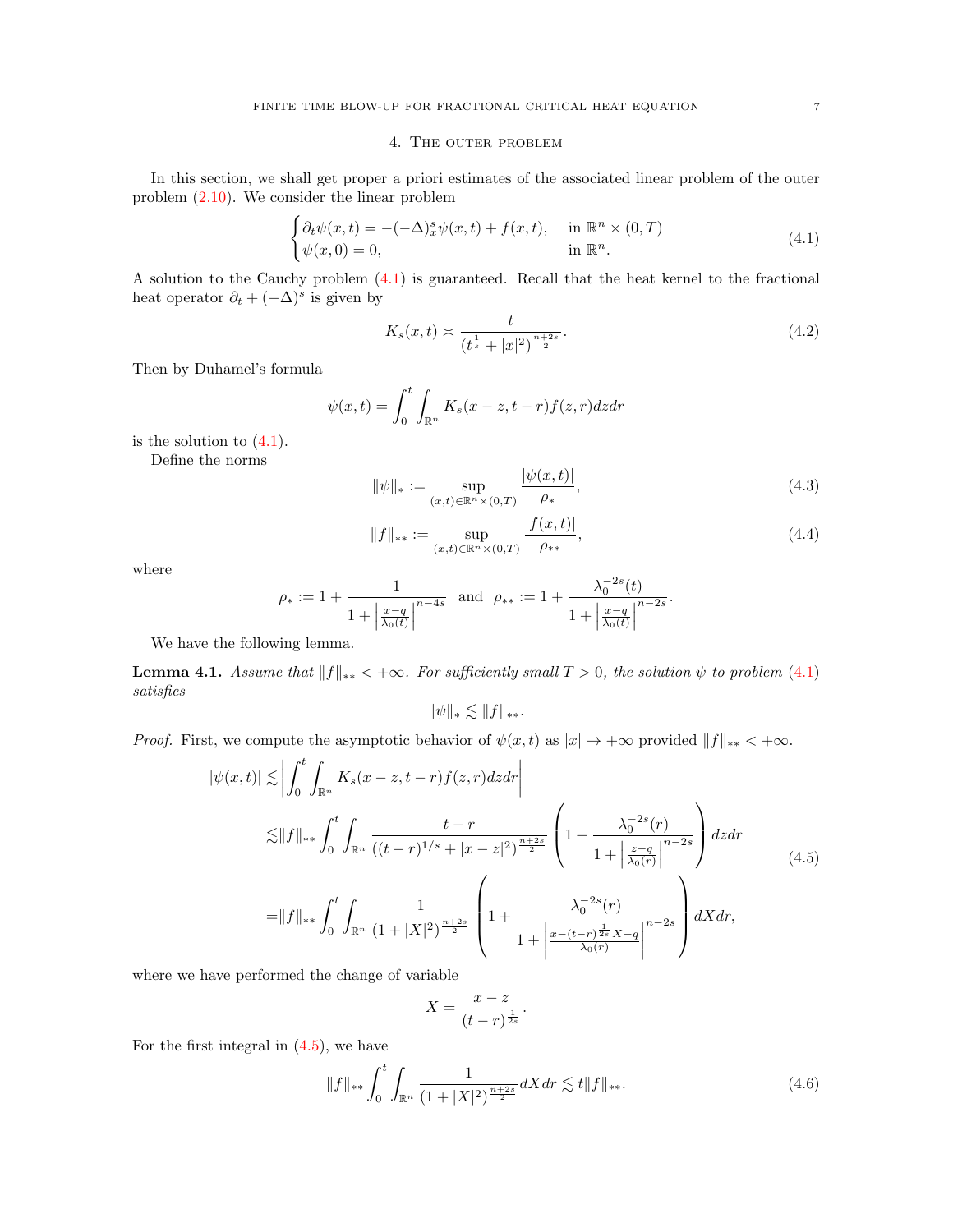We decompose the second integral in  $(4.5)$  as follows

$$
\int_0^t \int_{\mathbb{R}^n} \frac{1}{(1+|X|^2)^{\frac{n+2s}{2}}} \frac{\lambda_0^{-2s}(r)}{1+\left|\frac{x-(t-r)^{\frac{1}{2s}}X-q}{\lambda_0(r)}\right|^{n-2s}} dX dr
$$
  
= 
$$
\int_0^t \left(\int_{D_1} + \int_{D_2} + \int_{D_3}\right) \frac{1}{(1+|X|^2)^{\frac{n+2s}{2}}} \frac{\lambda_0^{-2s}(r)}{1+\left|\frac{x-(t-r)^{\frac{1}{2s}}X-q}{\lambda_0(r)}\right|^{n-2s}} dX dr
$$
  
:= 
$$
J_1 + J_2 + J_3,
$$

where

$$
D_1 := \left\{ X \in \mathbb{R}^n : \left| x - (t - r)^{\frac{1}{2s}} X - q \right| \ge 2|x - q| \right\},
$$
  

$$
D_2 := \left\{ X \in \mathbb{R}^n : 2|x - q| \ge |x - (t - r)^{\frac{1}{2s}} X - q| \ge \frac{|x - q|}{2} \right\}
$$

and

$$
D_3 := \left\{ X \in \mathbb{R}^n : \frac{|x-q|}{2} \geq \left| x - (t-r)^{\frac{1}{2s}} X - q \right| \right\}.
$$

Then we estimate term by term by recalling that  $\lambda_0(t) \sim (T-t)^{\frac{2}{6s-n}}$  in [\(3.2\)](#page-5-1)

$$
J_{1} \lesssim \int_{0}^{t} \int_{|x-q|(t-r)^{-\frac{1}{2s}}}^{+\infty} \frac{|X|^{n-1}}{1+|X|^{n+2s}} \frac{\lambda_{0}^{-2s}(r)}{1+|\frac{x-q}{\lambda_{0}(r)}|^{n-2s}} d|X| dr
$$
  
\n
$$
\lesssim \int_{0}^{t} \frac{t-r}{|x-q|^{2s}} \frac{\lambda_{0}^{-2s}(r)}{1+|\frac{x-q}{\lambda_{0}(r)}|^{n-2s}} dr \lesssim \frac{1}{|x-q|^{n}} \int_{0}^{t} (T-r)^{1+\frac{2(n-4s)}{6s-n}} dr
$$
  
\n
$$
\lesssim \frac{1}{|x-q|^{n}} T^{\frac{4s}{6s-n}},
$$
  
\n
$$
J_{2} \lesssim \int_{0}^{t} \int_{0}^{\frac{3}{2}|x-q|(t-r)^{-\frac{1}{2s}}} \frac{|X|^{n-1}}{1+|X|^{n+2s}} \frac{\lambda_{0}^{-2s}(r)}{1+|\frac{x-q}{\lambda_{0}(r)}|^{n-2s}} d|X| dr
$$
  
\n
$$
\lesssim \int_{0}^{t} \frac{\lambda_{0}^{-2s}(r)}{1+|x-q|^{n-2s}} dr \lesssim \frac{1}{|x-q|^{n-2s}} T^{\frac{n-2s}{6s-n}},
$$
  
\n(4.8)

and

<span id="page-7-0"></span>
$$
J_3 \lesssim \int_0^t \int_{\frac{1}{2}|x-q|(t-r)^{-\frac{1}{2s}}}^{\frac{3}{2}|x-q|(t-r)^{-\frac{1}{2s}}} \frac{|X|^{n-1}}{1+|X|^{n+2s}} \frac{\lambda_0^{n-4s}(r)}{|(t-r)^{\frac{1}{2s}} X|^{n-2s}} d|X| dr
$$
  

$$
\lesssim \frac{1}{|x-q|^n} \int_0^t \frac{\lambda_0^{n-4s}(r)(t-r)^{\frac{n}{2s}}}{(t-r)^{\frac{n-2s}{2s}}} dr
$$
  

$$
\lesssim \frac{1}{|x-q|^n} T^{\frac{4s}{6s-n}}.
$$
 (4.9)

Therefore, we conclude from  $(4.6)$ – $(4.9)$  that  $|\psi(x,t)|$  is bounded as  $|x| \to +\infty$ .

Now we build a supersolution to problem  $(4.1)$  with  $||f||_{**} < +\infty$ . Let  $p(y)$  be the solution to

$$
(-\Delta)^s_y p(y) = \frac{1}{1+|y|^{n-2s}},
$$

where  $y = \frac{x-q}{\lambda_0(t)}$ . By the Riesz potential, it is direct to see that

0

 $1 + \Big|$ 

 $\frac{x-q}{\lambda_0(r)}$ 

$$
p(y) \sim \frac{1}{1+|y|^{n-4s}}
$$
 as  $|y| \to \infty$ .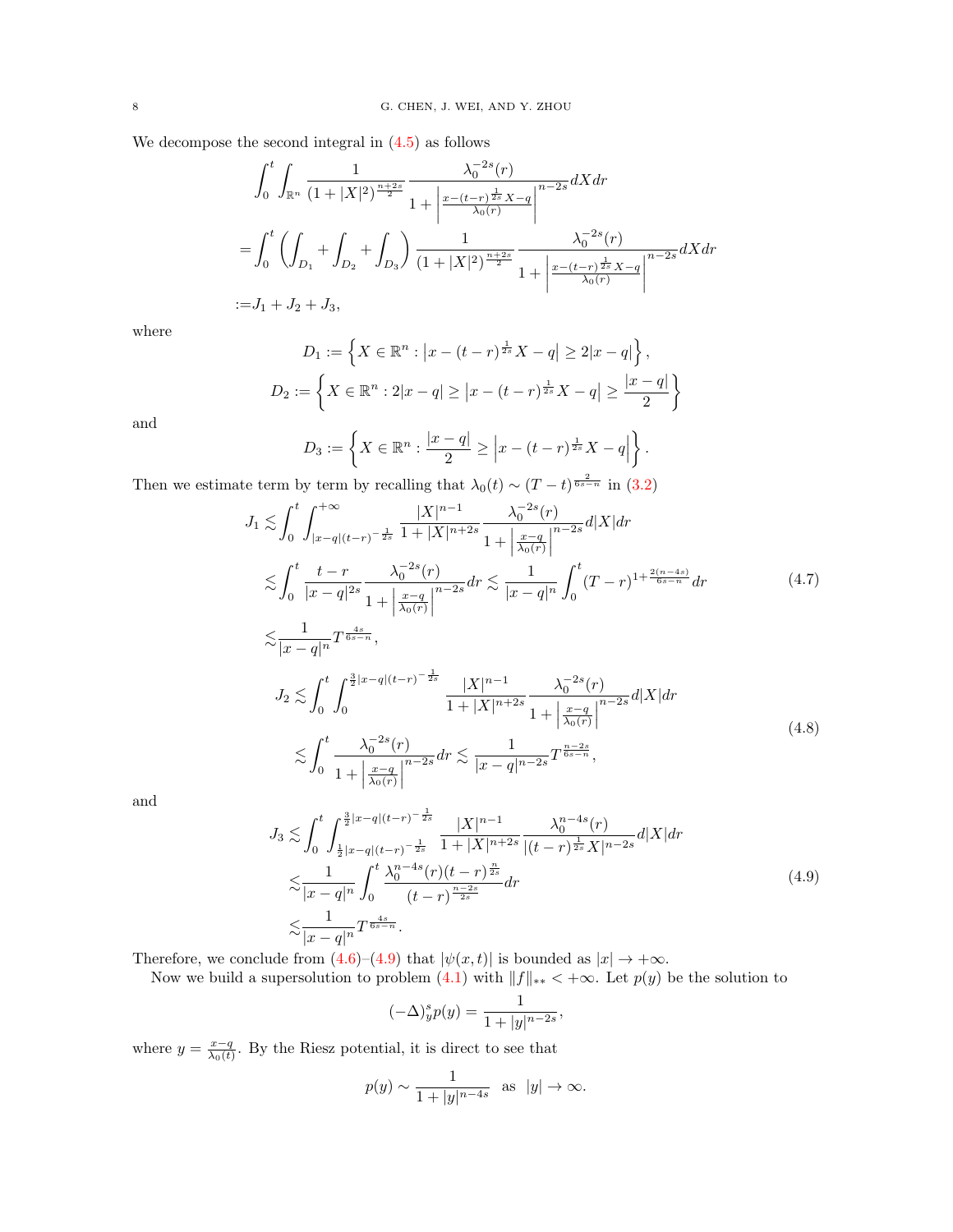We let  $\psi_1(x,t) = 2||f||_{\ast\ast}p(y)$  and compute

<span id="page-8-1"></span>
$$
\partial_t \psi_1 + (-\Delta)^s \psi_1 = -2||f||_{**}\dot{\lambda}_0 \lambda_0^{-1} y \cdot \nabla p(y) + \frac{2||f||_{**}\lambda_0^{-2s}}{1+|y|^{n-2s}} \geq |f| + \frac{||f||_{**}\lambda_0^{-2s}}{1+|y|^{n-2s}} - 2||f||_{**}\dot{\lambda}_0 \lambda_0^{-1} y \cdot \nabla p(y) - ||f||_{**}.
$$
\n(4.10)

Observe that for some constants  $\gamma, c > 0$  independent of T and t

$$
2\|f\|_{**}\dot{\lambda}_0\lambda_0^{-1}y\cdot\nabla p(y) - \frac{\|f\|_{**}\lambda_0^{-2s}}{1+|y|^{n-2s}} \le \begin{cases} 0, & \text{for } |x-q| \le c(T-t)^{\frac{1}{2s}}\\ \gamma(T-t)^{\beta-1}, & \text{for } |x-q| \ge c(T-t)^{\frac{1}{2s}} \end{cases} \tag{4.11}
$$

where  $\beta = \frac{(n-2s)(n-4s)}{2s(6s-n)}$  $\frac{-2s(n-4s)}{2s(6s-n)}$ . We take

<span id="page-8-2"></span>
$$
\psi_2 = C||f||_{**}t + \gamma \beta^{-1} [T^{\beta} - (T - t)^{\beta}], \ \bar{\psi} = \psi_1 + \psi_2, \tag{4.12}
$$

where C is a sufficiently large constant. Combining  $(4.10)-(4.12)$  $(4.10)-(4.12)$  $(4.10)-(4.12)$ , we conclude that  $\psi$  is a supersolution to problem [\(4.1\)](#page-6-1) and the estimate

follows immediately from the definitions of the norms (4.3) and (4.4). 
$$
\Box
$$

**Remark 4.1.** For arbitrary  $T' < T$ , we have

$$
||f||_{\infty} \lesssim \lambda_0^{-2s}(T')||f||_{**}.
$$

Then fractional parabolic estimates (see  $[31]$  and the references therein) imply the following Hölder estimate

<span id="page-8-5"></span>
$$
[\psi]_{\alpha,T'} \lesssim \lambda_0^{-2s}(T') \|f\|_{**} \tag{4.13}
$$

for some  $0 < \alpha < 1$ . Here the space-time Hölder semi-norm is defined as

$$
[\psi]_{\alpha,T'} := \sup_{\substack{x_1,x_2 \in \mathbb{R}^n \\ t_q,t_2 \in [0,T']} } \frac{|\psi(x_1,t_1) - \psi(x_2,t_2)|}{|x_1 - x_2|^{\alpha} + |t_1 - t_2|^{\alpha/2}}.
$$

## 5. The linear theory

<span id="page-8-0"></span>In this section, we shall develop a fractional linear theory motivated by  $[12]$ , Lemma 4.5 for the inner problem [\(2.9\)](#page-4-1). Since the ODE techniques are no longer applicable in the fractional setting, we shall use the blow-up argument instead.

In order to solve the inner problem [\(2.9\)](#page-4-1), we consider the associated linear problem

<span id="page-8-3"></span>
$$
\lambda^{2s}\phi_t = -(-\Delta)^s_y \phi + pU^{p-1}(y)\phi + h(y, t) \text{ in } B_{2R}(0) \times (0, T). \tag{5.1}
$$

Recall that the linearized operator

$$
L_0 := -(-\Delta)^s + pU^{p-1}
$$

has a only positive eigenvalue  $\mu_0$  such that

$$
L_0(Z_0) = \mu_0 Z_0, \ Z_0 \in L^{\infty}(\mathbb{R}^n),
$$

where the corresponding eigenfunction  $Z_0$  is radially symmetric with the asymptotic behavior

<span id="page-8-4"></span>
$$
Z_0(y) \sim |y|^{-n-2s} \quad \text{as} \quad |y| \to +\infty,\tag{5.2}
$$

see [\[25\]](#page-20-24) for instance. Multiplying equation [\(5.1\)](#page-8-3) by  $Z_0$  and integrating over  $\mathbb{R}^n$ , we obtain that

$$
\lambda^{2}(t)\dot{p}(t) - \mu_{0}p(t) = q(t),
$$

where

$$
p(t) = \int_{\mathbb{R}^n} \phi(y, t) Z_0(y) dy \text{ and } q(t) = \int_{\mathbb{R}^n} h(y, t) Z_0(y) dy.
$$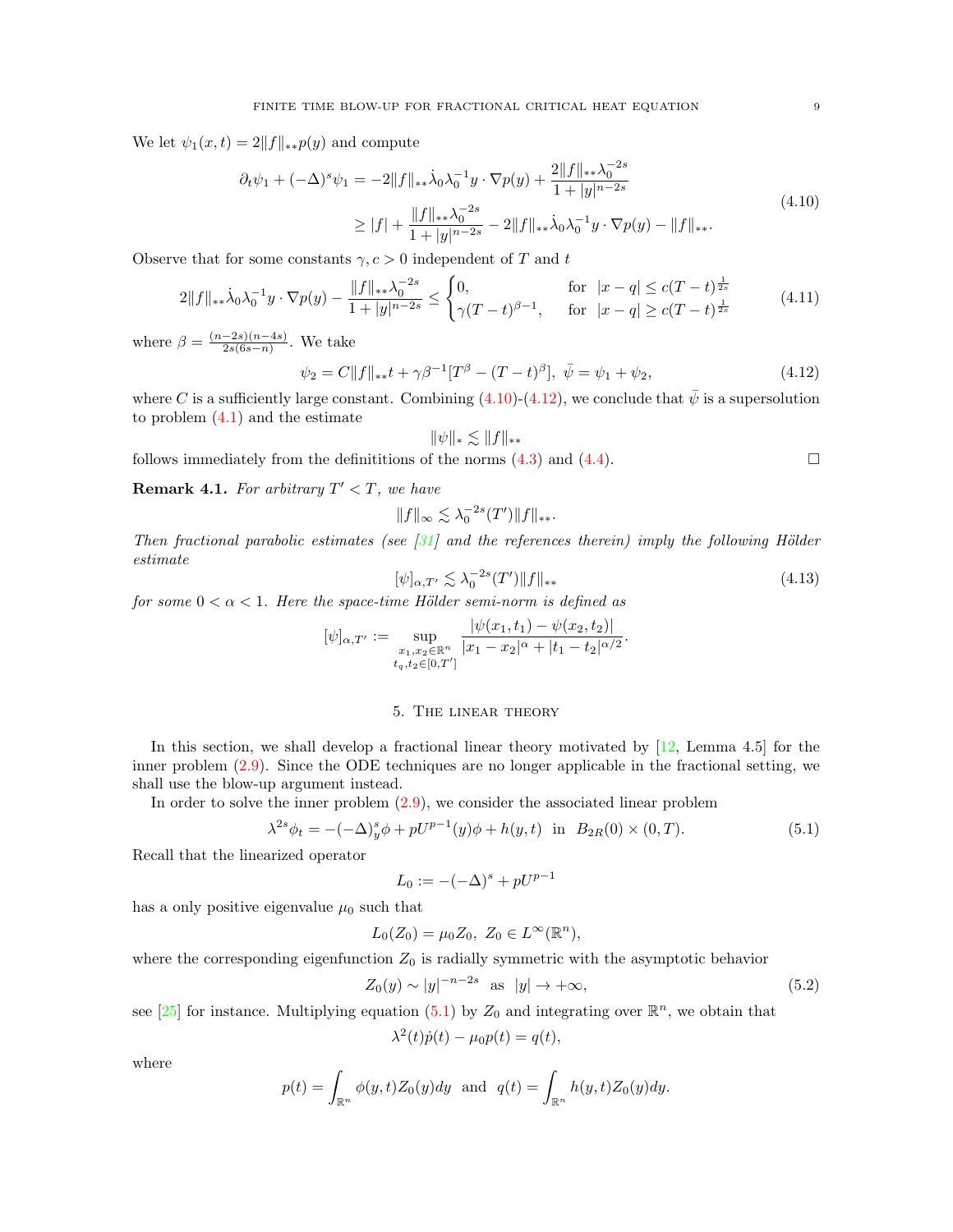Then we have

$$
p(t) = e^{\int_0^t \mu_0 \lambda^{-2s}(r) dr} \left( p(0) + \int_0^t q(\eta) \lambda^{-2s}(\eta) e^{-\int_0^{\eta} \mu_0 \lambda^{-2s}(r) dr} d\eta \right).
$$

In order to get a decaying solution, the initial condition

$$
p(0) = -\int_0^T q(\eta) \lambda^{-2s}(\eta) e^{-\int_0^{\eta} \mu_0 \lambda^{-2s}(r) dr} d\eta
$$

is required. The above formal argument suggests that a linear constraint should be imposed on the initial value  $\phi(y, 0)$ . Therefore, we consider the associated linear Cauchy problem of the inner problem [\(2.9\)](#page-4-1)

<span id="page-9-0"></span>
$$
\begin{cases}\n\phi_{\tau} = -(-\Delta)^s_y \phi + pU^{p-1}(y)\phi + h(y, \tau), & \text{in } B_{2R}(0) \times (\tau_0, \infty) \\
\phi(y, \tau_0) = e_0 Z_0(y), & \text{in } B_{2R}(0)\n\end{cases}
$$
\n(5.3)

where  $R > 0$  is fixed sufficiently large, and we have performed the following change of variables

$$
\frac{d\tau}{dt} = \lambda^{-2s}(t).
$$

Let  $\nu > 0$ ,  $a > 0$  such that

$$
\tau^{-\nu} \sim \lambda^{\frac{n-2s}{2}}.
$$

Define

$$
||h||_{a,\nu,\eta} := \sup_{\substack{y \in B_{2R} \\ \tau > \tau_0}} \tau^{\nu} (1 + |y|^a) \left( |h(y,\tau)| + (1 + |y|^{\eta}) \chi_{B_{2R}} [h(\cdot,\tau)]_{\eta,B_{2R}} \right),
$$
\n(5.4)

where the Hölder semi-norm is defined by

$$
[h(\cdot,\tau)]_{\eta,B_{2R}} := \sup_{x,y \in B_{2R}} \frac{|h(x,\tau) - h(y,\tau)|}{|x - y|^{\eta}}
$$

for  $0 < \eta < 1$ . In the sequel, we consider  $h = h(y, \tau)$  as a function in the whole space  $\mathbb{R}^n$  with zero extension outside of  $B_{2R}$  for all  $\tau > \tau_0$ . The main result of this section is stated as follows.

<span id="page-9-1"></span>**Proposition 5.1.** Assume  $2s < a < n-2s$ ,  $\nu > 0$ ,  $||h||_{2s+a,\nu,\eta} < +\infty$  and

$$
\int_{B_{2R}} h(y,\tau)Z_j(y)dy = 0, \quad \forall \tau \in (\tau_0, \infty), \ j = 1, \cdots, n+1.
$$

For sufficiently large R, there exist  $\phi = \phi[h](y, \tau)$  and  $e_0 = e_0[h](\tau)$  solving [\(5.3\)](#page-9-0) with

<span id="page-9-3"></span>
$$
(1+|y|^s)\left(\int_{\mathbb{R}^n}\frac{[\phi(y,\tau)-\phi(x,\tau)]^2}{|y-x|^{n+2s}}dx\right)^{\frac{1}{2}}+|\phi(y,\tau)|\lesssim \tau^{-\nu}(1+|y|)^{-a}\|h\|_{2s+a,\nu,\eta}
$$
(5.5)

and

<span id="page-9-4"></span>
$$
|e_0[h]| \lesssim ||h||_{2s+a,\nu,\eta},\tag{5.6}
$$

for  $(y, \tau) \in \mathbb{R}^n \times (\tau_0, \infty)$ .

To prove Proposition [5.1,](#page-9-1) we consider the following problem

<span id="page-9-2"></span>
$$
\begin{cases}\n\phi_{\tau} = -(-\Delta)^s \phi + pU^{p-1}(y)\phi + h(y,\tau) - c(\tau)Z_0(y), & \text{in } \mathbb{R}^n \times (\tau_0, \infty), \\
\phi(y,\tau_0) = 0, & \text{in } \mathbb{R}^n, \\
\int_{\mathbb{R}^n} \phi(y,\tau)Z_0(y)dy = 0, & \text{for all } \tau \in (\tau_0, +\infty).\n\end{cases}
$$
\n(5.7)

Note that the orthogonality condition  $\int_{\mathbb{R}^n} \phi(y,\tau) Z_0(y) dy = 0$  is well-defined because  $Z_0$  is of sufficiently fast decay. For problem [\(5.7\)](#page-9-2), we have the following lemma.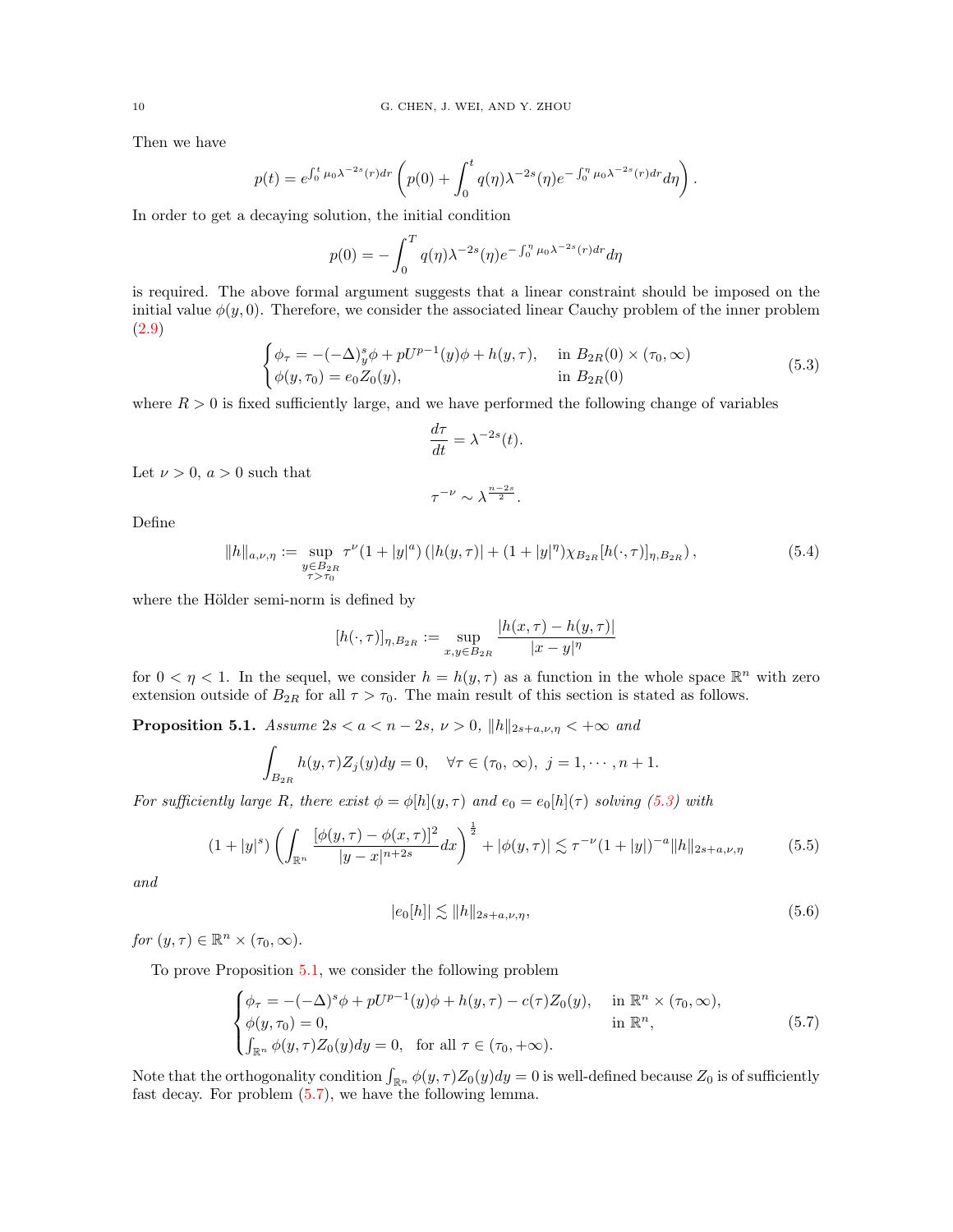<span id="page-10-5"></span>**Lemma 5.1.** Assume  $2s < a < n-2s$ ,  $\nu > 0$ ,  $||h||_{2s+a,\nu,\eta} < +\infty$  and

$$
\int_{B_{2R}} h(y,\tau)Z_j(y)dy = 0, \quad \forall \tau \in (\tau_0, \infty), \ j = 1, \cdots, n+1.
$$

Then for sufficiently large  $\tau_1 > 0$ , there exists solution  $(\phi(y, \tau), c(\tau))$  to problem [\(5.7\)](#page-9-2) satisfying

<span id="page-10-0"></span>
$$
\|\phi\|_{a,\tau_1} \lesssim \|h\|_{2s+a,\tau_1} \tag{5.8}
$$

and

<span id="page-10-4"></span>
$$
|c(\tau)| \lesssim \tau^{-\nu} R^a \|h\|_{2s+a,\tau_1}, \ \forall \tau \in (\tau_0, \tau_1). \tag{5.9}
$$

Here the norm  $\|\cdot\|_{b,\tau_1}$  is defined by

$$
||h||_{b,\tau_1} := \sup_{\tau \in (\tau_0,\tau_1)} \tau^{\nu} ||(1+|y|^b)h||_{L^{\infty}(\mathbb{R}^n)}.
$$

*Proof.* It is direct to see that problem  $(5.7)$  is equivalent to

<span id="page-10-1"></span>
$$
\begin{cases}\n\phi_{\tau} = -(-\Delta)^s \phi + pU^{p-1}(y)\phi + h(y,\tau) - c(\tau)Z_0(y), & \text{in } \mathbb{R}^n \times (\tau_0, \infty), \\
\phi(y,\tau_0) = 0, & \text{in } \mathbb{R}^n,\n\end{cases}
$$
\n(5.10)

for

<span id="page-10-2"></span>
$$
c(\tau) = \frac{\int_{\mathbb{R}^n} h(y, \tau) Z_0(y) dy}{\int_{\mathbb{R}^n} |Z_0(y)|^2 dy}.
$$
\n(5.11)

Some direct computations yield that

$$
|c(\tau)| \lesssim \tau^{-\nu} R^a \|h\|_{2s+a,\tau_1}, \ \forall \tau \in (\tau_0,\tau_1).
$$

Next, we prove  $(5.8)$  by using the blow-up argument inspired by  $[12, \text{Lemma } 4.5]$  $[12, \text{Lemma } 4.5]$ .

We claim that given  $\tau_1 > \tau_0$ , we have

$$
\|\phi\|_{a,\tau_1} < +\infty.
$$

Indeed, by the fractional parabolic theory (see e.g. [\[31\]](#page-21-16)), given  $R_0 > 0$ , there is a  $K = K(R_0, \tau_1)$  such that

$$
|\phi(y,\tau)| \leq K \quad \text{in } B_{R_0} \times (\tau_0, \tau_1].
$$

For fixed  $R_0$ , choosing  $K_1$  sufficiently large, we get that  $K_1 \rho^{-a}$  is a supersolution to  $(5.10)$  for  $\rho > R_0$ . Then we get that

 $|\phi| \lesssim K_1 \rho^{-a}$  and thus  $\|\phi\|_{a,\tau_1} < +\infty$ .

By the definition [\(5.11\)](#page-10-2), one has

$$
\int_{\mathbb{R}^n} \phi(y,\tau) Z_0(y) dy = 0, \quad \forall \tau \in (\tau_0, \tau_1),
$$

and we claim that

<span id="page-10-3"></span>
$$
\int_{\mathbb{R}^n} \phi(y,\tau) Z_j(y) dy = 0, \quad \forall \tau \in (\tau_0, \tau_1), \ j = 1, \cdots, n+1.
$$
 (5.12)

Indeed, we test problem [\(5.10\)](#page-10-1) against  $\eta(|y|/R_1)Z_j(y)$ , where  $R_1$  is positive and the smooth cut-off function is defined by

$$
\eta(r) = \begin{cases} 1 & \text{for } r < 1 \\ 0 & \text{for } r > 2 \end{cases}
$$

It then follows that

$$
\int_{\mathbb{R}^n} \phi(y,\tau)\eta(|y|/R_1)Z_j(y)dy = \int_0^{\tau} dr \int_{\mathbb{R}^n} \phi(y,\tau) \left( L_0(\eta Z_j) + h\eta Z_j - c(\tau)Z_0\eta Z_j \right)dy
$$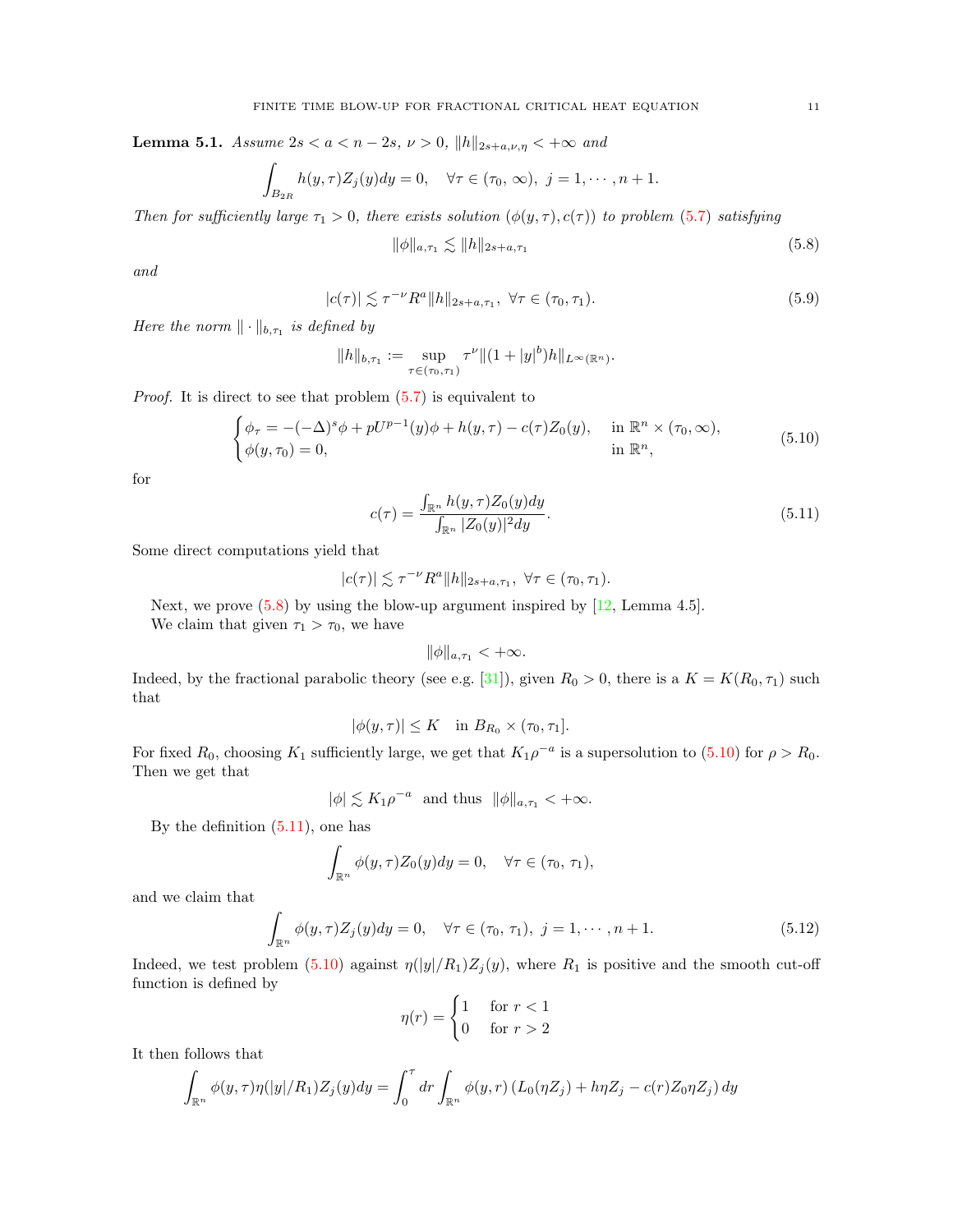and

$$
\int_{\mathbb{R}^n} \phi(L_0(\eta Z_j) + hZ_j\eta - c(r)Z_0Z_j\eta) = \int_{\mathbb{R}^n} \phi \cdot \left( Z_j(-( - \Delta)^s)\eta + \left[ -(-\Delta)^{\frac{s}{2}}\eta, -(-\Delta)^{\frac{s}{2}}Z_j \right] \right) - h \cdot Z_j(1 - \eta) + c(r)Z_0Z_j(1 - \eta)
$$

$$
= O(R_1^{-\epsilon})
$$

for some small positive number  $\varepsilon$  uniformly on  $\tau \in (\tau_0, \tau_1)$ . Then [\(5.12\)](#page-10-3) holds by letting  $R_1 \to +\infty$ .

We prove [\(5.8\)](#page-10-0) by contradiction. Suppose that there exists a sequence  $\tau_1^k \to +\infty$  and  $\phi_k$ ,  $h_k$ ,  $c_k$ satisfying

$$
\begin{cases} \partial_{\tau}\phi_k = -(-\Delta)^s \phi_k + pU^{p-1}(y)\phi_k + h_k(y,\tau) - c_k(\tau)Z_0(y), & \text{in } \mathbb{R}^n \times (\tau_0, \infty), \\ \phi_k(y,\tau_0) = 0, & \text{in } \mathbb{R}^n, \end{cases}
$$

with

<span id="page-11-0"></span>
$$
\|\phi_k\|_{a,\tau_1^k} = 1, \quad \|h_k\|_{2s+a,\tau_1^k} \to 0. \tag{5.13}
$$

From  $(5.13)$  and  $(5.9)$ , it holds that for any fixed  $R > 0$ ,

<span id="page-11-5"></span>
$$
\sup_{\tau \in (\tau_0, \tau_1^k)} \tau^{\nu} c_k(\tau) \to 0. \tag{5.14}
$$

We first prove that

<span id="page-11-1"></span>
$$
\sup_{\tau_0 < \tau < \tau_1^k} \tau^{\nu} |\phi_k(y, \tau)| \to 0 \tag{5.15}
$$

uniformly on any compact subset of  $\mathbb{R}^n$ . We prove [\(5.15\)](#page-11-1) by contradiction.

**Case 1.** Suppose there exist some  $|y_k| \leq R$  and  $\tau_0 < \tau_2^k < \tau_1^k$ , such that

$$
(\tau_2^k)^{\nu} |\phi_k(y_k, \tau_2^k)| \ge \frac{1}{2}.
$$

By [\(5.13\)](#page-11-0), we then have  $\tau_2^k \to +\infty$ . Define

<span id="page-11-2"></span>
$$
\bar{\phi}_k(y,\tau) = (\tau_2^k)^{\nu} \phi_k(y,\tau_2^k + \tau), \ \bar{h}_k(y,\tau) = (\tau_2^k)^{\nu} h_k(y,\tau_2^k + \tau), \ \bar{c}_k(\tau) = (\tau_2^k)^{\nu} c_k(\tau_2^k + \tau).
$$

Then

$$
\partial_{\tau}\overline{\phi}_k = L_0[\overline{\phi}_k] + \overline{h}_k - \overline{c}_k(\tau)Z_0(y) \quad \text{in } (\tau_0 - \tau_2^k, 0].
$$

Here  $\bar{h}_k \to 0$  uniformly in any compact subset of  $\mathbb{R}^n \times (-\infty, 0]$  and  $\bar{c}_k \to 0$  uniformly in any compact subset of  $(-\infty, 0]$ . Furthermore, it holds that

$$
|\bar{\phi}_k(y,\tau)| \le \frac{1}{1+|y|^a}
$$
 in  $\mathbb{R}^n \times (\tau_0 - \tau_2^k, 0].$ 

Thus by fractional parabolic regularity theory, we find that, up to a subsequence,  $\bar{\phi}_k \to \bar{\phi}$  uniformly in any compact subset of  $\mathbb{R}^n \times (-\infty, 0]$  with  $\phi \neq 0$  and  $\bar{\phi}$  satisfies

$$
\begin{cases}\n\partial_{\tau}\bar{\phi} = -(-\Delta)^{s}\bar{\phi} + pU^{p-1}\bar{\phi} & \text{in } \mathbb{R}^{n} \times (-\infty, 0], \\
\int_{\mathbb{R}^{n}} \bar{\phi}(y, \tau) Z_{j}(y) dy = 0 & \text{for all } \tau \in (-\infty, 0], \ j = 0, 1, \cdots, n+1, \\
|\bar{\phi}(y, \tau)| \leq \frac{1}{1+|y|^{a}} & \text{in } \mathbb{R}^{n} \times (-\infty, 0], \\
\bar{\phi}(y, -\infty) = 0, & \text{in } \mathbb{R}^{n}.\n\end{cases}
$$
\n(5.16)

We now prove that  $\bar{\phi} = 0$  which yields a contradiction. In fact, fractional parabolic regularity yields that  $\bar{\phi}$  is smooth and a scaling argument shows that

<span id="page-11-3"></span>
$$
(1+|y|^s)|(-\Delta)^{\frac{s}{2}}\bar{\phi}|+|\bar{\phi}_{\tau}|+|(-\Delta)^s\bar{\phi}| \lesssim (1+|y|)^{-2s-a}.\tag{5.17}
$$

Differentiating [\(5.16\)](#page-11-2), we get  $\partial_{\tau} \bar{\phi}_{\tau} = -(-\Delta)^s \bar{\phi}_{\tau} + pU^{p-1}(y)\bar{\phi}_{\tau}$  and

<span id="page-11-4"></span>
$$
(1+|y|^s)|(-\Delta)^{\frac{s}{2}}\bar{\phi}_{\tau}|+|\bar{\phi}_{\tau\tau}|+|(-\Delta)^s\bar{\phi}_{\tau}| \lesssim (1+|y|)^{-4s-a}.\tag{5.18}
$$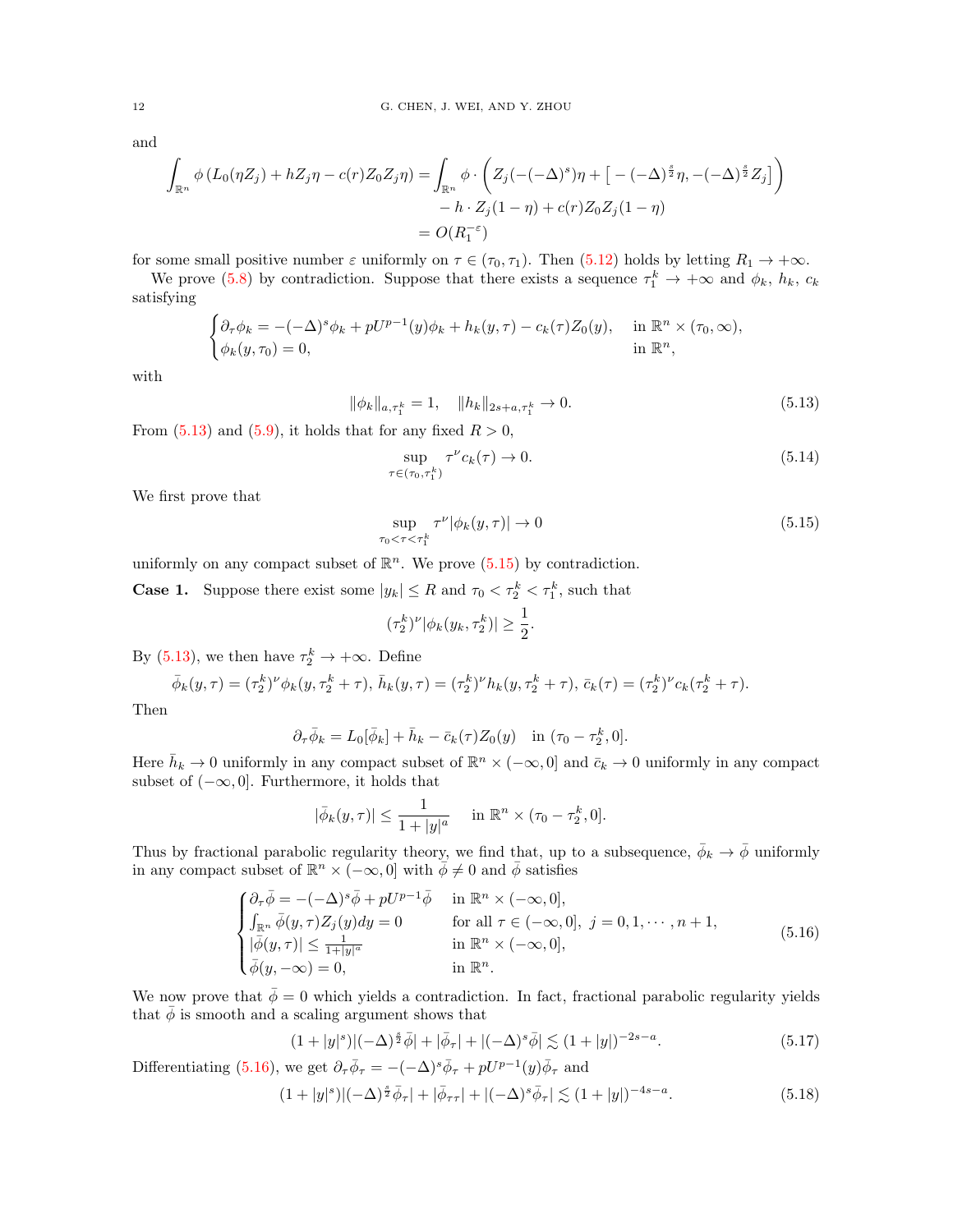Define

$$
Q(\xi,\xi) = -\int_{\mathbb{R}^n} L_0(\xi)\xi.
$$

Here  $\xi$  satisfies certain asymptotic conditions at infinity. In particular, from [\(5.17\)](#page-11-3), [\(5.18\)](#page-11-4) and the fractional parabolic regularity theory  $(31)$ , it holds that

$$
|Q(\bar\phi,\bar\phi)|<+\infty,\quad |Q(\bar\phi_\tau,\bar\phi_\tau)|<+\infty.
$$

It then follows that

<span id="page-12-0"></span>
$$
\frac{1}{2}\partial_{\tau}\int_{\mathbb{R}^n}|\bar{\phi}_{\tau}|^2 + Q(\bar{\phi}_{\tau}, \bar{\phi}_{\tau}) = 0.
$$
\n(5.19)

Recall that  $\int_{\mathbb{R}^n} \bar{\phi}(y, \tau) Z_j(y) dy = 0$  for  $\tau \in (-\infty, 0], j = 0, 1, \dots, n + 1$ . Hence, we get

$$
\int_{\mathbb{R}^n} \bar{\phi}_\tau(y,\tau) Z_j(y) dy = 0
$$

and

$$
Q(\bar{\phi}_{\tau}, \bar{\phi}_{\tau}) \geq 0.
$$

So from [\(5.19\)](#page-12-0) we have

$$
\frac{1}{2}\partial_\tau\int_{\mathbb{R}^n}|\bar{\phi}_\tau|^2\leq 0.
$$

On the other hand, multiplying  $(5.16)$  by  $\bar{\phi}_{\tau}$  and integrating over  $\mathbb{R}^n$ , we obtain

$$
\int_{\mathbb{R}^n} |\bar{\phi}_\tau|^2 = -\frac{1}{2} \partial_\tau Q(\bar{\phi}, \bar{\phi}).
$$

Therefore, we find that

$$
\partial_{\tau} \int_{\mathbb{R}^n} |\bar{\phi}_{\tau}|^2 \leq 0, \int_{-\infty}^0 d\tau \int_{\mathbb{R}^n} |\bar{\phi}_{\tau}|^2 < +\infty.
$$

Hence, one has

$$
\bar{\phi}_{\tau}=0,
$$

namely that  $\bar{\phi}$  is independent of  $\tau$  and  $L_0[\bar{\phi}] = 0$ . Since  $\bar{\phi}$  is bounded, by the nondegeneracy of the linearized operator  $L_0$  (see [\[11\]](#page-20-25)),  $\overline{\phi}$  is a linear combination of  $Z_j$ ,  $j = 0, 1, \dots, n + 1$ . Then by the orthogonality condition

$$
\int_{\mathbb{R}^n} \bar{\phi} Z_j = 0,
$$

we conclude that  $\bar{\phi} = 0$ , a contradiction. Hence [\(5.15\)](#page-11-1) is proved.

**Case 2.** Suppose there exists a sequence of  $y_k$  with  $|y_k| \to +\infty$  such that

$$
(\tau_2^k)^{\nu}(1+|y_k|)^a|\phi_k(y_k,\tau_2^k)| \geq \frac{1}{2}.
$$

Define

$$
\tilde{\phi}_k(z,\tau) := (\tau_2^k)^{\nu} |y_k|^a \phi_k(y_k + |y_k|z, |y_k|^{2s} \tau + \tau_2^k).
$$

Direct computations yield that

$$
\partial_{\tau}\tilde{\phi}_k = -(-\Delta)^s \tilde{\phi}_k + a_k \tilde{\phi}_k + \tilde{h}_k,
$$

where

$$
a_k = pU^{p-1}(y_k + |y_k|z)
$$

and

$$
\tilde{h}_k(z,\tau) = (\tau_2^k)^{\nu} |y_k|^{2s+a} h_k(y_k + |y_k|z, |y_k|^{2s}\tau + \tau_2^k) - (\tau_2^k)^{\nu} |y_k|^{2s+a} c(|y_k|^{2s}\tau + \tau_2^k) Z_0(y_k + |y_k|z).
$$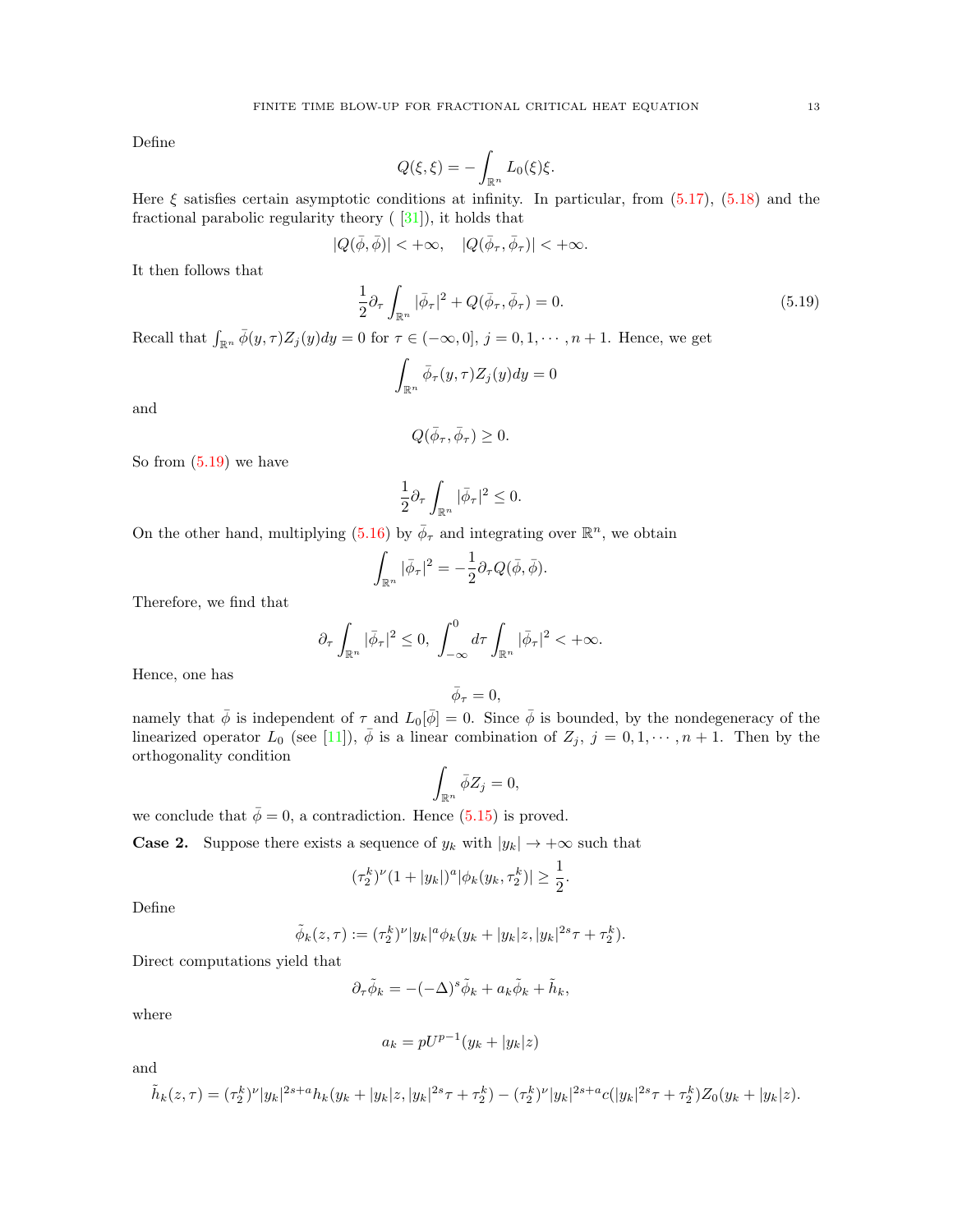By  $(5.13)$ ,  $(5.14)$  and  $(5.2)$ , we obtain that

$$
|\tilde{h}_k(z,\tau)| \lesssim o(1)|\hat{y}_k+z|^{-2s-a}((\tau_2^k)^{-1}|y_k|^{2s}\tau+1)^{-\nu}
$$

where

$$
\hat{y}_k = \frac{y_k}{|y_k|} \to -\hat{e}.
$$

Hence  $\tilde{h}_k \to 0$  uniformly in any compact subset of  $\mathbb{R}^n \setminus {\hat{e}} \times (-\infty, 0]$  and  $a_k \to 0$  uniformly in any compact subset of  $\mathbb{R}^n$ . Note that  $\tilde{\phi}_k(0,0) \geq \frac{1}{2}$  and

$$
|\tilde{\phi}_k(z,\tau)| \lesssim |\hat{y}_k + z|^{-a} \left( (\tau_2^k)^{-1} |y_k|^{2s} \tau + 1 \right)^{-\nu}.
$$

Then, up to a subsequence,  $\tilde{\phi}_k \to \tilde{\phi} \neq 0$  uniformly in any subset of  $\mathbb{R}^n \setminus {\hat{e}} \times (-\infty, 0]$ . Moreover,

<span id="page-13-0"></span>
$$
\tilde{\phi}_{\tau} = -(-\Delta)^s \tilde{\phi} \quad \text{in } \mathbb{R}^n \setminus \{\hat{e}\} \times (-\infty, 0], \tag{5.20}
$$

with

<span id="page-13-1"></span>
$$
|\tilde{\phi}| \le |z - \hat{e}|^{-a} \quad \text{in } \mathbb{R}^n \setminus \{\hat{e}\} \times (-\infty, 0]. \tag{5.21}
$$

For problem [\(5.20\)](#page-13-0)–[\(5.21\)](#page-13-1), we now claim a Liouville type result  $\tilde{\phi} \equiv 0$ .

Indeed, without loss of generality, we consider

<span id="page-13-2"></span>
$$
\begin{cases} \tilde{\phi}_{\tau} = -(-\Delta)^{s} \tilde{\phi} & \text{in } (\mathbb{R}^{n} \setminus \{0\}) \times (-\infty, 0], \\ |\tilde{\phi}| \le |z|^{-a} & \text{in } (\mathbb{R}^{n} \setminus \{0\}) \times (-\infty, 0]. \end{cases}
$$
\n(5.22)

Inspired by [\[1\]](#page-20-26), we shall construct a supersolution to problem [\(5.22\)](#page-13-2). Let  $\delta > 0$  be an arbitrary fixed constant and

$$
u_0(x) := \begin{cases} |x|^{-a}, & |x| \ge \varepsilon, \\ \varepsilon^{-a}, & |x| \le \varepsilon. \end{cases}
$$

Here  $\varepsilon > 0$  is small enough such that  $\delta > \varepsilon^{n-2s-a}$ . Define

$$
\bar{u}(x,t) := \int_{\mathbb{R}^n} K_s(x-y,t)u_0(y)dy + \frac{\delta}{|x|^{n-2s}},
$$

where  $K_s(x, t)$  is the heat kernel given in [\(4.2\)](#page-6-6). It is clear that

$$
\bar{u}(r^2,0) \ge r^{-a}.
$$

Then for all  $M > 0$ ,  $\bar{u}(r^2, \tau + M)$  is a supersolution to

$$
\begin{cases} \tilde{\phi}_{\tau} = -(-\Delta)^s \tilde{\phi} & \text{in } \mathbb{R}^n \setminus \{0\} \times [-M, 0], \\ |\tilde{\phi}| \le |z|^{-a} & \text{in } \mathbb{R}^n \setminus \{0\} \times [-M, 0]. \end{cases}
$$

Now for  $t > 0$  large, we estimate

$$
|\bar{u}(x,t)| \lesssim \int_{\mathbb{R}^n} K_s(x-y,t)u_0(y)dy + \frac{\delta}{|x|^{n-2s}}.
$$

Direct computations yield that for any fixed  $x \neq 0$ ,

$$
\left| \int_{\mathbb{R}^n} K_s(x - y, t) u_0(y) dy \right| \leq \int_{\mathbb{R}^n} \frac{t}{(t^{\frac{1}{s}} + |x - y|^2)^{\frac{n+2s}{2}}} \frac{1}{|y|^a} dy
$$
  
\n
$$
\leq \left( \int_{B_{2|x|}} + \int_{\mathbb{R}^n \setminus B_{2|x|}} \right) \frac{t}{(t^{\frac{1}{s}} + |x - y|^2)^{\frac{n+2s}{2}}} \frac{1}{|y|^a} dy
$$
  
\n
$$
\lesssim t^{-\frac{n}{2s}} |x|^{n-a} + t^{-\frac{a}{2s}}.
$$

For any fixed  $(x, \tau) \in \mathbb{R}^n \times (-\infty, 0]$ , we have that

$$
|\tilde{\phi}(x,\tau)| \lesssim (\tau + M)^{-\frac{n}{2s}} |x|^{n-a} + (\tau + M)^{-\frac{a}{2s}} + \frac{\delta}{|x|^{n-2s}}, \quad \forall M > 0.
$$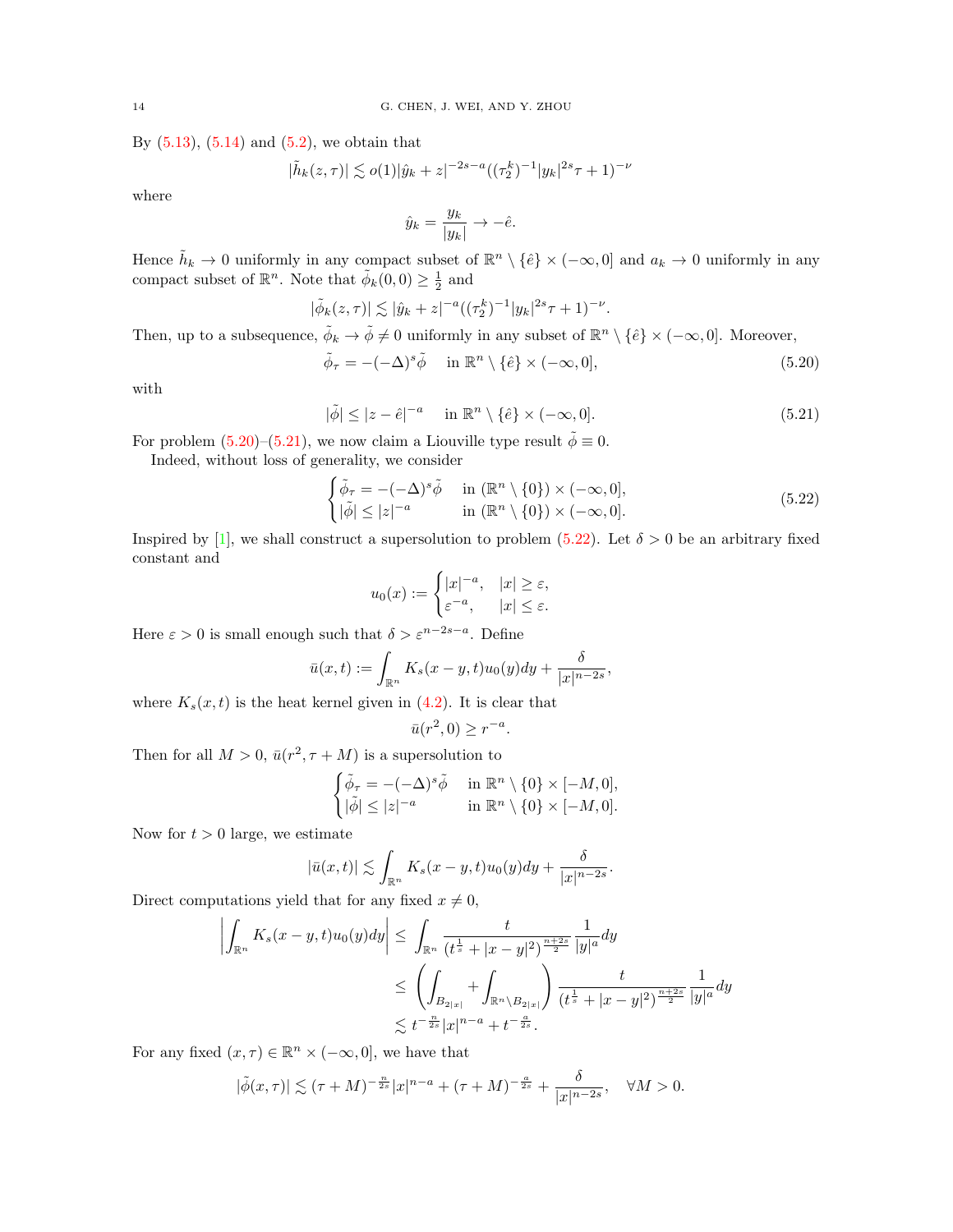Letting  $M \to +\infty$ , we obtain that

$$
|\tilde{\phi}(x,\tau)| \lesssim \frac{\delta}{|x|^{n-2s}}.
$$

Since  $\delta > 0$  is arbitrary, it holds that

$$
\tilde{\phi}(x,\tau)=0.
$$

The proof is complete.  $\Box$ 

Proof of Proposition [5.1](#page-9-1). First, we consider the problem

$$
\begin{cases} \partial_{\tau}\phi = -(-\Delta)^s \phi + pU^{p-1}(y)\phi + h(y,\tau) - c(\tau)Z_0, & \text{in } \mathbb{R}^n \times (\tau_0, +\infty) \\ \phi(y,\tau_0) = 0, & \text{in } \mathbb{R}^n. \end{cases}
$$

Let  $(\phi(y, \tau), c(\tau))$  be the solution of the initial value problem [\(5.7\)](#page-9-2). From Lemma [5.1,](#page-10-5) for any  $\tau_1 > \tau_0$ , we have

$$
|\phi(y,\tau)| \lesssim \tau^{-\nu} (1+|y|)^{-a} ||h||_{2s+a,\tau_1}
$$
 for all  $\tau \in (\tau_0, \tau_1), y \in \mathbb{R}^n$ 

and

$$
|c(\tau)| \le \tau^{-\nu} R^a ||h||_{2s+a,\tau_1}
$$
 for all  $\tau \in (\tau_0, \tau_1)$ .

By assumption,  $||h||_{2s+a,\nu,\eta} < +\infty$  and  $||h||_{2s+a,\tau_1} \le ||h||_{2s+a,\nu,\eta}$  for an arbitrary  $\tau_1$ . It follows that

$$
|\phi(y,\tau)| \lesssim \tau^{-\nu} (1+|y|)^{-a} ||h||_{2s+a,\nu,\eta}
$$
 for all  $\tau \in (\tau_0, \tau_1)$ ,  $y \in \mathbb{R}^n$ 

and

$$
|c(\tau)| \leq \tau^{-\nu} R^a ||h||_{2s+a,\nu,\eta} \text{ for all } \tau \in (\tau_0,\tau_1).
$$

By the arbitrariness of  $\tau_1$ , we have

$$
|\phi(y,\tau)| \lesssim \tau^{-\nu} (1+|y|)^{-a} \|h\|_{2s+a,\nu,\eta} \text{ for all } \tau \in (\tau_0,+\infty), \ y \in \mathbb{R}^n
$$

and

$$
|c(\tau)| \le \tau^{-\nu} R^a ||h||_{2s+a,\nu,\eta} \text{ for all } \tau \in (\tau_0,+\infty).
$$

By the regularity theory of [\[43\]](#page-21-17) and a scaling argument, we get the validity of  $(5.5)$  and  $(5.6)$ .  $\Box$ 

**Remark 5.1.** In the inner problem  $(2.9)$ ,  $H$  behaves like

$$
\mathcal{H} \lesssim \lambda^{\frac{n-2s}{2}} \left( \frac{1}{1+|y|^{n-2s}} + \frac{1}{1+|y|^{4s}} \right).
$$

Recall that  $4s < n < 6s$ . For  $a > 2s$ , we get

$$
\mathcal{H} \lesssim \frac{\lambda^{\frac{n-2s}{2}}}{1+|y|^{a+2s}} \left( R^{a+4s-n} + R^{a-2s} \right) \lesssim \frac{\lambda^{\frac{n-2s}{2}}}{1+|y|^{a+2s}} R^{a+4s-n}
$$

.

Define the  $\|\cdot\|_B$  norm as

<span id="page-14-0"></span>
$$
\|\phi\|_{B} := \sup_{\substack{t \in (0,T) \\ y \in B_{2R}}} \frac{\lambda^{-\frac{n-2s}{2}}(t)(1+|y|^a)}{R^{a+4s-n}} \left[ |\phi(y,t)| + (1+|y|^s) \left( \int_{\mathbb{R}^n} \frac{[\phi(y,t) - \phi(x,t)]^2}{|y-x|^{n+2s}} dx \right)^{\frac{1}{2}} \right].
$$
 (5.23)

Then by Proposition [5.1,](#page-9-1) we obtain

$$
\|\phi\|_B \lesssim \|\mathcal{H}\|_{n-2s,\nu,\eta}.
$$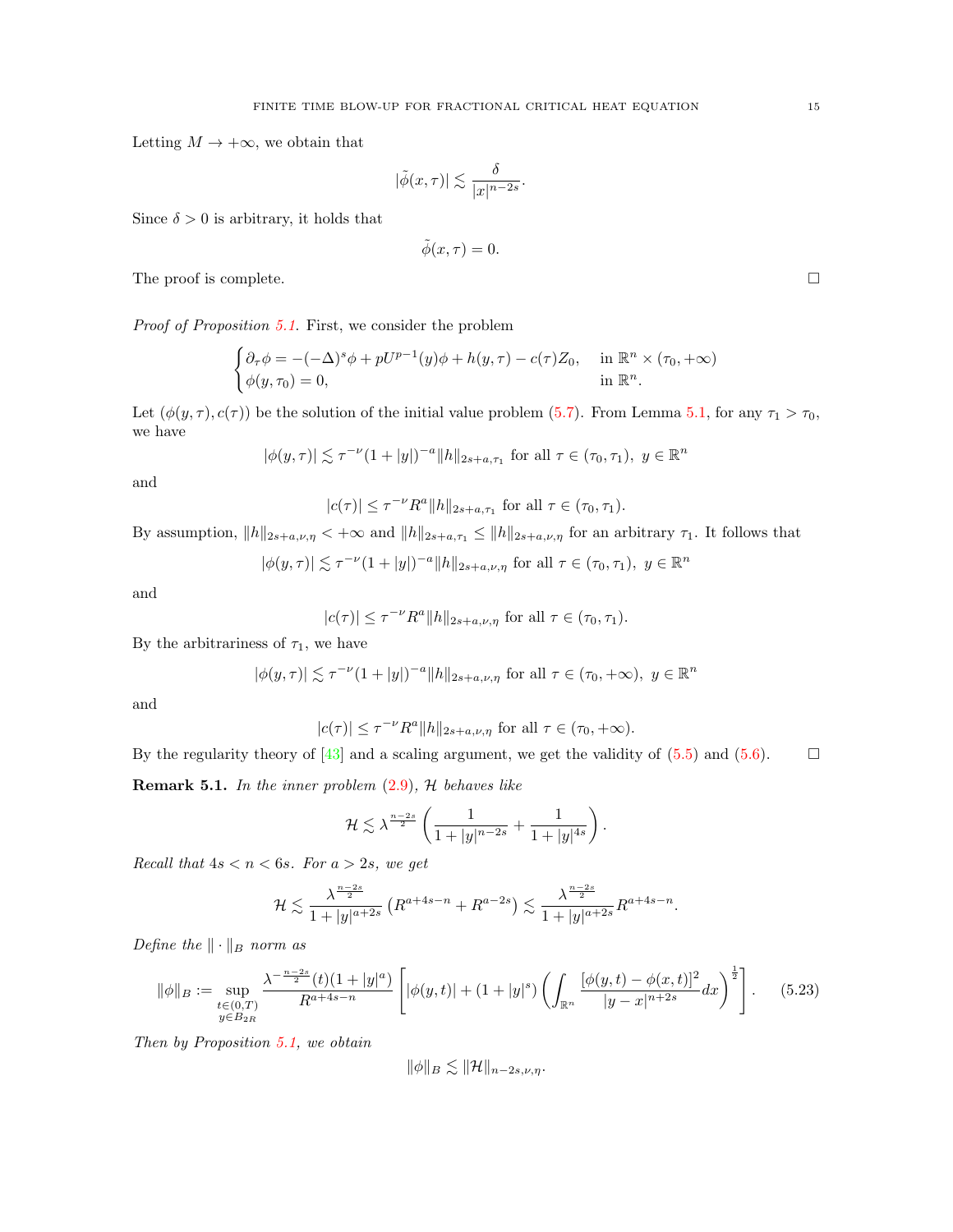#### 6. Solving the inner-outer gluing system

<span id="page-15-0"></span>In this section, we shall solve the inner-outer gluing system

$$
\lambda^{2s}\phi_t = -(-\Delta)^s y \phi + pU^{p-1}(y)\phi + \mathcal{H}(\phi, \psi, \lambda, \xi) \text{ in } B_{2R}(0) \times (0, T)
$$

$$
\begin{cases} \psi_t = -(-\Delta)_x^s \psi + \mathcal{G}(\phi, \psi, \lambda, \xi), & \text{in } \mathbb{R}^n \times (0, T) \\ \psi(x, 0) = 0, & \text{in } \mathbb{R}^n \end{cases}
$$

where  $H$  and  $G$  are defined in [\(2.11\)](#page-4-3) and [\(2.12\)](#page-4-4) respectively. We shall solve the inner-outer gluing system as a fixed piont problem for  $\vec{p} = (\phi, \psi, \lambda, \xi)$  in a proper Banach space.

We define

$$
c_j[\mathcal{H}(\phi, \psi, \lambda, \xi)] := \frac{\int_{B_{2R}} \mathcal{H}(\phi, \psi, \lambda, \xi) Z_j(y) dy}{\int_{B_{2R}} |Z_j(y)|^2 dy}
$$

and

$$
\bar{\mathcal{H}}(\phi,\psi,\lambda,\xi) := \mathcal{H}(\phi,\psi,\lambda,\xi) - \sum_{j=1}^{n+1} c_j [\mathcal{H}(\phi,\psi,\lambda,\xi)] Z_j.
$$

Then the linear theory is automatically applicable to the following problem

<span id="page-15-1"></span>
$$
\begin{cases} \lambda^2 \phi_t = -(-\Delta)^s_y \phi + pU^{p-1}(y)\phi + \bar{\mathcal{H}}(\phi, \psi, \lambda, \xi), & \text{in } B_{2R} \times (0, T) \\ \phi(x, 0) = eZ_0(x), & \text{in } B_{2R} \end{cases}
$$
(6.1)

Problem [\(6.1\)](#page-15-1) can be formulated as the following fixed point problem

<span id="page-15-2"></span>
$$
\phi = \mathcal{T}_{\lambda}^{in}[\bar{\mathcal{H}}(\phi, \psi, \lambda, \xi)] := \mathcal{F}_{1}(\phi, \psi, \lambda, \xi).
$$
\n(6.2)

If in addition we have

$$
c_j[\mathcal{H}(\phi,\psi,\lambda,\xi)] = 0 \quad \text{for all} \quad j = 1,\cdots,n+1,\tag{6.3}
$$

we get a true solution to the real inner problem. Similarly, for the outer problem, we look for a fixed point of

<span id="page-15-3"></span>
$$
\psi = \mathcal{T}^{out}[\mathcal{G}(\phi, \psi, \lambda, \xi)] := \mathcal{F}_2(\phi, \psi, \lambda, \xi)
$$
\n(6.4)

Therefore, the inner-outer gluing system is now reduced to the system  $(6.2)$ – $(6.4)$ . We shall solve the system by Leray-Schauder degree theory. For  $\theta \in [0, 1]$ , we define the homotopy class

$$
\mathcal{H}_{\theta}(\psi,\lambda,\xi)(y,t) = \lambda^{2s-1} \dot{\lambda} Z_{n+1}(y) + \lambda^{2s-1} \sum_{j=1}^{n} \dot{\xi}_{j} Z_{j}(y) \n+ \lambda^{\frac{n-2s}{2}} pU^{p-1}(y) Z_{0}^{*}(q) + \lambda^{\frac{n-2s}{2}+1} pU^{p-1}(y) \nabla Z_{0}^{*}(q) \cdot y \n+ \theta \lambda^{\frac{n-2s}{2}} pU^{p-1}(y) [Z^{*}(\lambda y + \xi, t) - Z_{0}^{*}(q) - \lambda y \cdot \nabla Z_{0}^{*}(q) + \psi(\lambda y + \xi, t)].
$$

Consider the following system

<span id="page-15-4"></span>
$$
\begin{cases}\n\phi = \mathcal{T}_{\lambda}^{in} \left[ \mathcal{H}_{\theta}(\phi, \psi, \lambda, \xi) - \sum_{j=1}^{n+1} c_{j} [\mathcal{H}_{\theta}(\phi, \psi, \lambda, \xi)] Z_{j} \right] \\
c_{j} [\mathcal{H}_{\theta}(\phi, \psi, \lambda, \xi)] = 0, \quad \text{for all} \quad j = 1, \cdots, n+1 \\
\psi = \mathcal{T}^{out} [\theta \mathcal{G}(\phi, \psi, \lambda, \xi)]\n\end{cases}
$$
\n(6.5)

The case  $\theta = 1$  corresponds to the original system that we need to solve.

We write

$$
\lambda(t) = \lambda_0(t) + \lambda_1(t), \ \xi(t) = q + \xi_1(t), \ t \in [0, T],
$$

where  $\lambda_0(t)$  is defined in [\(3.2\)](#page-5-1) and  $\lambda_1(T) = 0$ ,  $\xi_1(T) = 0$ .

Suppose that we have a solution  $(\phi, \psi, \lambda_1, \xi_1)$  to system  $(6.5)$  satisfying the constraints

<span id="page-15-5"></span>
$$
|\dot{\lambda}_1(t)| + |\dot{\xi}_1(t)| \le \delta_0, \quad \|\phi\|_{\mathcal{B}} + \|\psi\|_{\infty} \le \delta_1,\tag{6.6}
$$

where  $\delta_0$  and  $\delta_1$  are small positive constants to be determined later and the norm  $\|\cdot\|_B$  is defined in [\(5.23\)](#page-14-0). We also assume that  $||Z^*||_{\infty} \ll 1$  independent of T.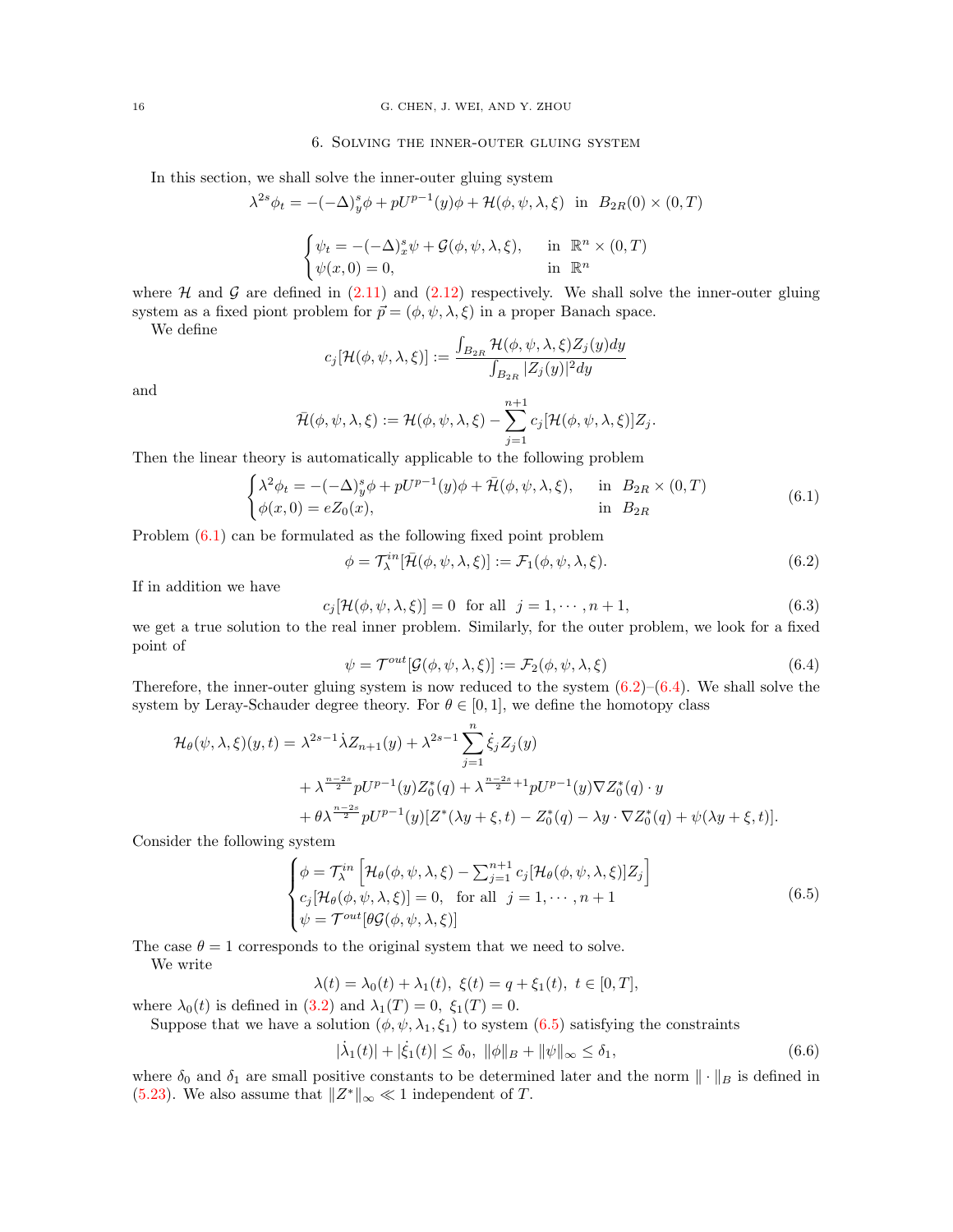From section [3,](#page-5-0) the function  $\lambda_0(t)$  solves the equation

<span id="page-16-0"></span>
$$
\dot{\lambda}_0(t) \int_{\mathbb{R}^n} Z_{n+1}^2 dy + \lambda_0(t)^{\frac{n-6s+2}{2}} Z_0^*(q) \int_{\mathbb{R}^n} pU^{p-1} Z_{n+1} dy = 0.
$$
 (6.7)

The equation

<span id="page-16-2"></span>
$$
c_{n+1}(H_{\theta}(\psi,\lambda_0+\lambda_1,\xi))(t) = 0 \quad t \in [0,T)
$$
\n(6.8)

which corresponds to

$$
0 = \dot{\lambda}(t) \left( \int_{B_{2R}} Z_{n+1}^2 dy \right) + \lambda(t)^{\frac{n-6s}{2}+1} Z_0^*(q) \int_{B_{2R}} pU^{p-1} Z_{n+1} dy + \theta \lambda(t)^{\frac{n-6s}{2}+1} \int_{B_{2R}} pU(y)^{p-1} (Z^*(\xi + \lambda y, t) - Z_0^*(q) - \lambda y \cdot \nabla Z_0^*(q) + \psi(\xi + \lambda y, t)) Z_{n+1}(y) dy
$$

can be written as

<span id="page-16-1"></span>
$$
\dot{\lambda}(t) + \beta \lambda(t)^{\frac{n-6s}{2}+1} = \lambda(t)^{\frac{n-6s}{2}+1} (\delta_R + \theta \pi(\psi, \xi, \lambda_1))
$$
(6.9)

for a suitable number  $\beta > 0$ ,  $\delta_R = O(R^{-2s})$  and the operator  $\pi$  satisfies, for some absolute constant  $C,$ 

$$
|\pi(\psi,\xi,\lambda_1)| \lesssim T + \|\psi\|_{\infty}.
$$

By [\(6.7\)](#page-16-0), for a suitable  $\gamma > 0$ , equation [\(6.9\)](#page-16-1) can be written in the linearized form

$$
\dot{\lambda}_1 + \frac{\gamma}{T-t} \lambda_1 = (T-t)^{\frac{2}{6s-n}-1} g_0(\psi, \lambda_1, \xi, \theta)
$$

with

$$
|g_0(\psi, \lambda_1, \xi, \theta)(t)| \lesssim \|\psi\|_{\infty} + T + R^{-2s}.
$$

The linear problem

$$
\dot{\lambda}_1 + \frac{\gamma}{T-t} \lambda_1 = (T-t)^{\frac{2}{6s-n}-1} g_0(t), \quad \lambda_1(T) = 0
$$

can be uniquely solved by the operator in  $g_0$ ,

$$
\lambda_1(t) = \mathcal{T}^{(0)}[g_0](t) := -(T-t)^{\gamma} \int_t^T (T-s)^{\frac{2}{6s-n}-1-\gamma} g_0(s) ds.
$$

It defines a linear operator on  $g_0$  with estimates

$$
||(T-t)^{\frac{2}{n-6s}+1}\dot{\lambda}_1||_{\infty} + ||(T-t)^{\frac{2}{n-6s}}\lambda_1||_{\infty} \lesssim ||g_0||_{\infty}.
$$

Equation [\(6.8\)](#page-16-2) then becomes

$$
\lambda_1(t) = \mathcal{T}^{(0)}[g_0(\psi, \lambda_1, \xi, \theta)](t) \text{ for all } t \in [0, T)
$$

and we get

<span id="page-16-4"></span>
$$
\|(T-t)^{\frac{2}{n-6s}+1}\dot{\lambda}_1\|_{\infty} + \|(T-t)^{\frac{2}{n-6s}}\lambda_1\|_{\infty} \lesssim \|\psi\|_{\infty} + T + R^{-2s}
$$
(6.10)

Similarly, equations

 $c_j[\mathcal{H}_{\theta}(\psi, \lambda, \xi)] = 0$  for all  $j = 1, \ldots, n$ ,

can be written in vector form as

<span id="page-16-3"></span>
$$
\xi_1(t) = \mathcal{T}^{(1)}[g_1(\psi, \lambda_1, \xi_1, \theta)](t) \text{ for all } t \in [0, T). \tag{6.11}
$$

where

$$
\mathcal{T}^{(1)}[g_1] := \int_t^T (T - s)^{\frac{2}{6s - n} - 1} g_1(s) ds
$$

and

$$
|g_1(\psi, \lambda_1, \xi_1, \theta)(t)| \lesssim \|\psi\|_{\infty} + T.
$$

From equation  $(6.11)$ , we have

$$
\|(T-t)^{\frac{2}{n-6s}+1}\dot{\xi}_1\|_{\infty} + \|(T-t)^{\frac{2}{n-6s}}\xi_1\|_{\infty} \lesssim \|\psi\|_{\infty} + T
$$
\n(6.12)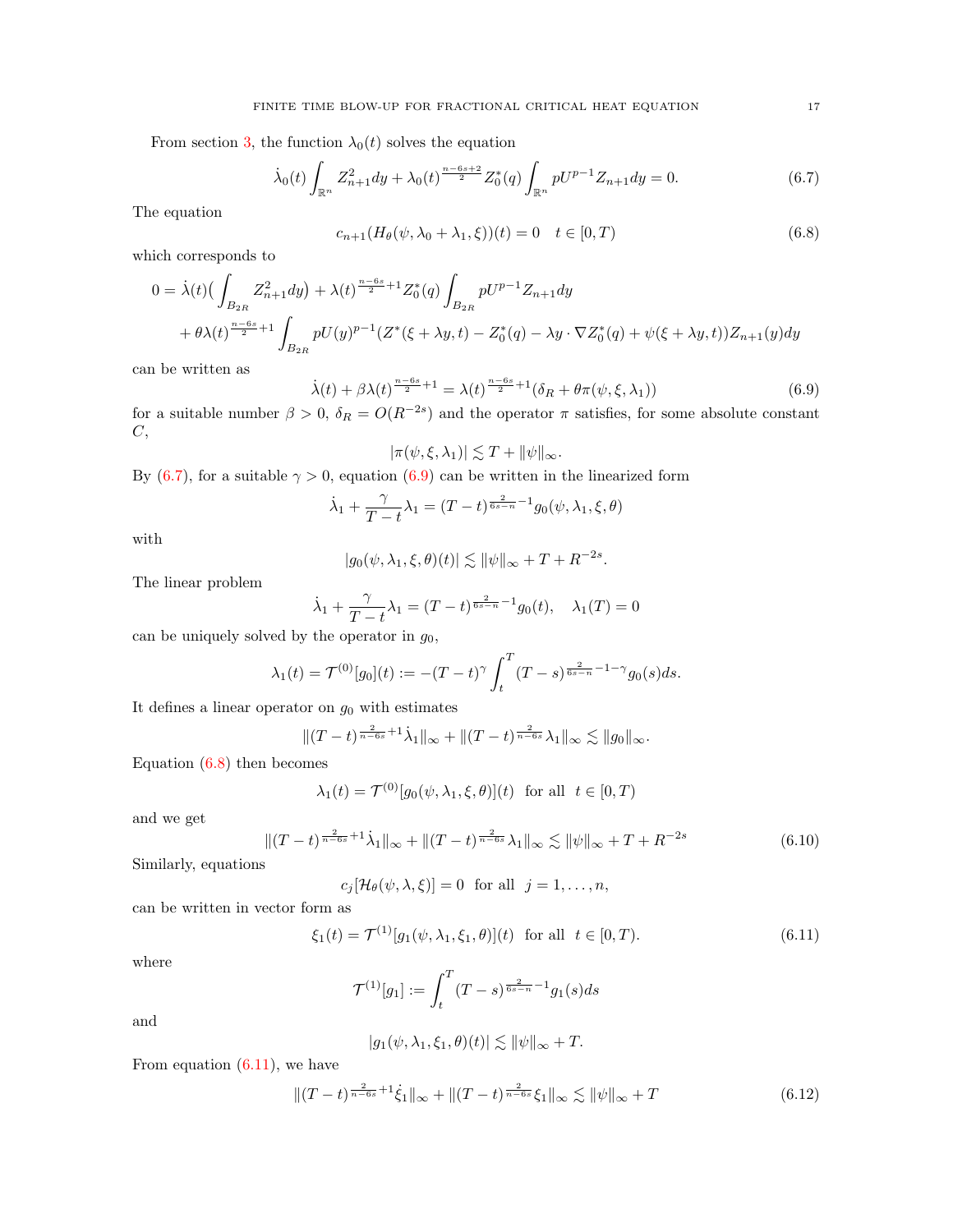On the other hand, we have

$$
|\mathcal{H}(\phi,\psi,\lambda,\xi)(y,t)|\lesssim \frac{\lambda(t)^{\frac{n-2s}{2}}}{1+|y|^{4s}}(\|\psi\|_{\infty}+\|Z^*\|_{\infty})+\frac{\lambda^{2s-1}\dot{\lambda}}{1+|y|^{n-2s}}+\frac{\lambda^{2s-1}|\dot{\xi}|}{1+|y|^{n-2s+1}}
$$

hence for  $a > 2s$ , we have

$$
|\mathcal{H}(\phi,\psi,\lambda,\xi)(y,t)| \lesssim \frac{\lambda_0(t)^{\frac{n-2s}{2}}}{1+|y|^{2s+a}} R^{a+4s-n} \big( \|\psi\|_{\infty} + \|Z^*\|_{\infty} \big).
$$

and from [\(6.5\)](#page-15-4) and Proposition [5.1](#page-9-1) we obtain that

<span id="page-17-1"></span>
$$
\|\phi\|_{B} \lesssim \|\psi\|_{\infty} + \|Z^*\|_{\infty},\tag{6.13}
$$

where the norm  $\|\cdot\|_B$  is defined in [\(5.23\)](#page-14-0). Next we consider the outer problem in [\(6.5\)](#page-15-4). We recall that the outer problem is

$$
\begin{cases} \psi_t = -(-\Delta)_x^s \psi + \mathcal{G}(\phi, \psi, \lambda, \xi), & \text{in } \mathbb{R}^n \times (0, T) \\ \psi(x, 0) = 0, & \text{in } \mathbb{R}^n \end{cases}
$$

where

$$
\mathcal{G}(\phi, \psi, \lambda, \xi) := p\lambda^{-2s} (1 - \eta_R) U^{p-1}(y) (\psi + Z^*) + \lambda^{-\frac{n+2s}{2}} \mathcal{E}(1 - \eta_R) + \mathcal{C}(\phi) + \mathcal{R}(\phi) + N(\varphi + Z^*)
$$
  
\n
$$
\mathcal{E}(y, t) = \lambda^{2s-1} \dot{\lambda} Z_{n+1}(y) + \lambda^{2s-1} \dot{\xi} \cdot \nabla U
$$
  
\n
$$
\mathcal{C}(\phi) := \lambda^{-\frac{n-2s}{2}} \left[ (-(-\Delta)_x^s - \partial_t) \eta_R(y) \phi + [-(-\Delta)_x^{s/2} \eta_R(y), -(-\Delta)_x^{s/2} \phi(y)] \right]
$$
  
\n
$$
\mathcal{R}(\phi) := \lambda^{-\frac{n-2s}{2} - 1} \left[ \eta_R \dot{\lambda} \left( \frac{n-2s}{2} \phi + y \cdot \nabla_y \phi \right) + \eta_R \dot{\xi} \cdot \nabla_y \phi + \phi \left( \dot{\lambda} y \cdot \nabla_y \eta_R + \dot{\xi} \cdot \nabla_y \eta_R \right) \right].
$$

Here

$$
[-(-\Delta)_x^{s/2} f(x), -(-\Delta)_x^{s/2} g(x)] := c_{n,s} \text{P.V.} \int_{\mathbb{R}^n} \frac{[f(y) - f(x)][g(x) - g(y)]}{|x - y|^{n+2s}} dy
$$

with  $c_{n,s} = \frac{2^{2s} s \Gamma(\frac{n+2s}{2})}{\Gamma(1-s) \frac{n}{2}}$  $\frac{s_1\left(-\frac{1}{2}\right)}{\Gamma(1-s)\pi^{\frac{n}{2}}}.$ 

We estimate term by term. It is direct to see that

<span id="page-17-0"></span>
$$
|p\lambda^{-2s}(1-\eta_R)U^{p-1}(y)(\psi + Z^*)| \lesssim \frac{\lambda^{-2s}}{R^{2s-\sigma}} \frac{1}{1+|y|^{2s+\sigma}}(\|Z^*\|_{\infty} + \|\psi\|_{\infty})
$$
(6.14)

and

$$
|\lambda^{-\frac{n+2s}{2}}\mathcal{E}(1-\eta_R)| \lesssim \frac{1}{\lambda^{2s}} \left[ \frac{1}{1+|y|^{n-2s}} \lambda^{-\frac{n-2s}{2}} (|\lambda^{2s-1}\dot{\lambda}| + |\lambda^{2s-1}\dot{\xi}|) \right] \Big|_{|y|>2R} \tag{6.15}
$$

$$
\lesssim \frac{\lambda^{-2s}}{R^{n-4s-\sigma}} \frac{1}{1+|y|^{2s+\sigma}}.
$$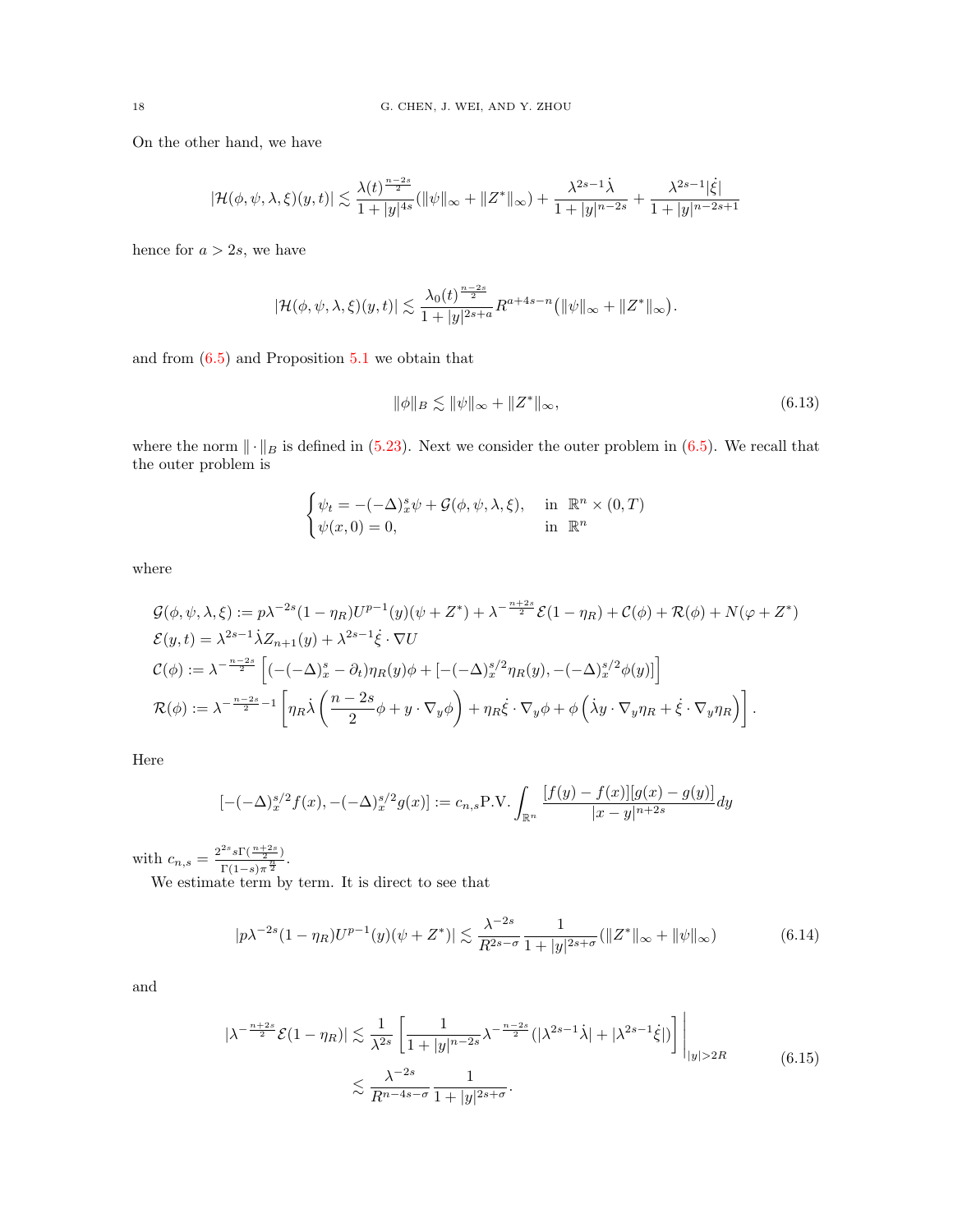Let us now estimate the term  $\mathcal{C}(\phi)$ . Let us choose  $0 < \sigma < n-4s$ . Then we have

$$
\lambda^{-\frac{n-2s}{2}} \left| \left( \left[ -(-\Delta)^{s/2} \eta_R, -(-\Delta)^{s/2} \phi \right] \right) (x, t) \right|
$$
  
\n
$$
\lesssim \lambda^{-\frac{n-2s}{2}} \left[ \int_{\mathbb{R}^n} \left( \frac{\eta_R(x) - \eta_R(y)}{|x - y|^{\frac{n}{2} + s}} \right)^2 dy \right]^{\frac{1}{2}} \left[ \int_{\mathbb{R}^n} \left( \frac{\phi(x) - \phi(y)}{|x - y|^{\frac{n}{2} + s}} \right)^2 dy \right]^{\frac{1}{2}}
$$
  
\n
$$
\lesssim \lambda^{-\frac{n-2s}{2}} \frac{1}{R^s \lambda^s} \left[ \int_{\mathbb{R}^n} \left( \frac{\eta(|\frac{x - \xi}{R\lambda}|) - \eta(|\frac{y - \xi}{R\lambda}|)}{|\frac{x - y}{R\lambda}|^{\frac{n}{2} + s}} \right)^2 d\left( \frac{y - \xi}{R\lambda} \right) \right]^{\frac{1}{2}}
$$
  
\n
$$
\times \frac{1}{\lambda^s} \left[ \int_{\mathbb{R}^n} \left( \frac{\phi(\frac{x - \xi}{\lambda}, t) - \phi(\frac{y - \xi}{\lambda}, t)}{|\frac{x - y}{\lambda}|^{\frac{n}{2} + s}} \right)^2 d\left( \frac{y - \xi}{\lambda} \right) \right]^{\frac{1}{2}}
$$
  
\n
$$
\lesssim \frac{1}{R^s \lambda^{2s}} \left[ \int_{\mathbb{R}^n} \left( \frac{\eta(|\frac{x - \xi}{R\lambda}|) - \eta(|\frac{y - \xi}{R\lambda}|)}{|\frac{x - y}{R\lambda}|^{\frac{n}{2} + s}} \right)^2 d\left( \frac{y - \xi}{R\lambda} \right) \right]^{\frac{1}{2}} \frac{R^{a + 4s - n}}{(1 + |y|^{s + a})} ||\phi||_B
$$
  
\n
$$
\lesssim \lambda^{-2s} \frac{R^{\sigma + 4s - n}}{1 + |y|^{2s + \sigma}} ||\phi||_B.
$$

Similar computations yield that

$$
\left| \mathcal{C}(\phi) \right| \lesssim \lambda^{-2s} \frac{1}{R^{2s}} \frac{R^{a+4s-n}}{1+|y|^a} \lambda^{-\frac{n-2s}{2}} \|\phi\|_B
$$
  

$$
\lesssim \lambda^{-2s} \frac{R^{\sigma+4s-n}}{1+|y|^{2s+\sigma}} \|\phi\|_B.
$$
 (6.16)

Also, we have

$$
\left|\mathcal{R}(\phi)\right| \lesssim \lambda^{-2s} \frac{\lambda^{\frac{n-2s}{2}} R^{\sigma+6s-n}}{1+|y|^{2s+\sigma}} \|\phi\|_B. \tag{6.17}
$$

Now for some  $\sigma \in (0, n-4s)$ , we have

<span id="page-18-0"></span>
$$
\left| N(Z^* + \lambda^{-\frac{n-2s}{2}} \eta_R \phi + \psi) \right| \lesssim \left( \lambda^{-\frac{n-2s}{2}} \eta_R \phi \right)^p + (Z^* + \psi)^p
$$
  

$$
\lesssim \lambda^{-2s} \frac{\lambda^{2s} R^{(4s-n)p + 2s + \sigma}}{1 + |y|^{2s + \sigma}} \|\phi\|_B^p + (\|Z^*\|_{\infty} + \|\psi\|_{\infty})^p.
$$
 (6.18)

Collecting the above estimates  $(6.14)$ – $(6.18)$ , we get by using Lemma [4.1](#page-6-7) that

<span id="page-18-1"></span>
$$
\|\psi\|_{\infty} \lesssim T^{\sigma'} \|Z^*\|_{\infty} + R^{-\sigma'} \|\phi\|_{B}
$$
\n(6.19)

for some positive constant  $\sigma'$ . By  $(6.10)$ – $(6.13)$  and  $(6.19)$ , we obtain

<span id="page-18-2"></span>
$$
\begin{cases}\n\|\psi\|_{\infty} \lesssim T^{\sigma'} \|Z^*\|_{\infty} \\
\|\phi\|_{B} \lesssim \|Z^*\|_{\infty} \\
\|(T-t)^{\frac{2}{n-6s}+1} \dot{\lambda}_{1}\|_{\infty} + \|(T-t)^{\frac{2}{n-6s}} \lambda_{1}\|_{\infty} \lesssim T^{\sigma'}(\|Z^*\|_{\infty}+1) \\
\|(T-t)^{\frac{2}{n-6s}+1} \dot{\xi}_{1}\|_{\infty} + \|(T-t)^{\frac{2}{n-6s}} \xi_{1}\|_{\infty} \lesssim T^{\sigma'}(\|Z^*\|_{\infty}+1) + R^{-2s}\n\end{cases
$$
\n(6.20)

Then the inner-outer gluing system [\(6.5\)](#page-15-4) can be written in the form

$$
\begin{cases}\n\phi = \mathcal{T}_{\lambda}^{in}[\,\bar{\mathcal{H}}_{\theta}(\mathcal{T}^{out}[\theta\mathcal{G}(\phi,\psi,\lambda,\xi)],\lambda,\xi)] \\
\psi = \mathcal{T}^{out}[\,\theta\mathcal{G}(\phi,\psi,\lambda,\xi)] \\
\lambda_1 = \mathcal{T}^{(0)}[\,\tilde{g}_0(\psi,\lambda_1,\xi_1,\theta)] \\
\xi_1 = \mathcal{T}^{(1)}[\tilde{g}_1(\psi,\lambda_1,\xi_1,\theta)]\n\end{cases}
$$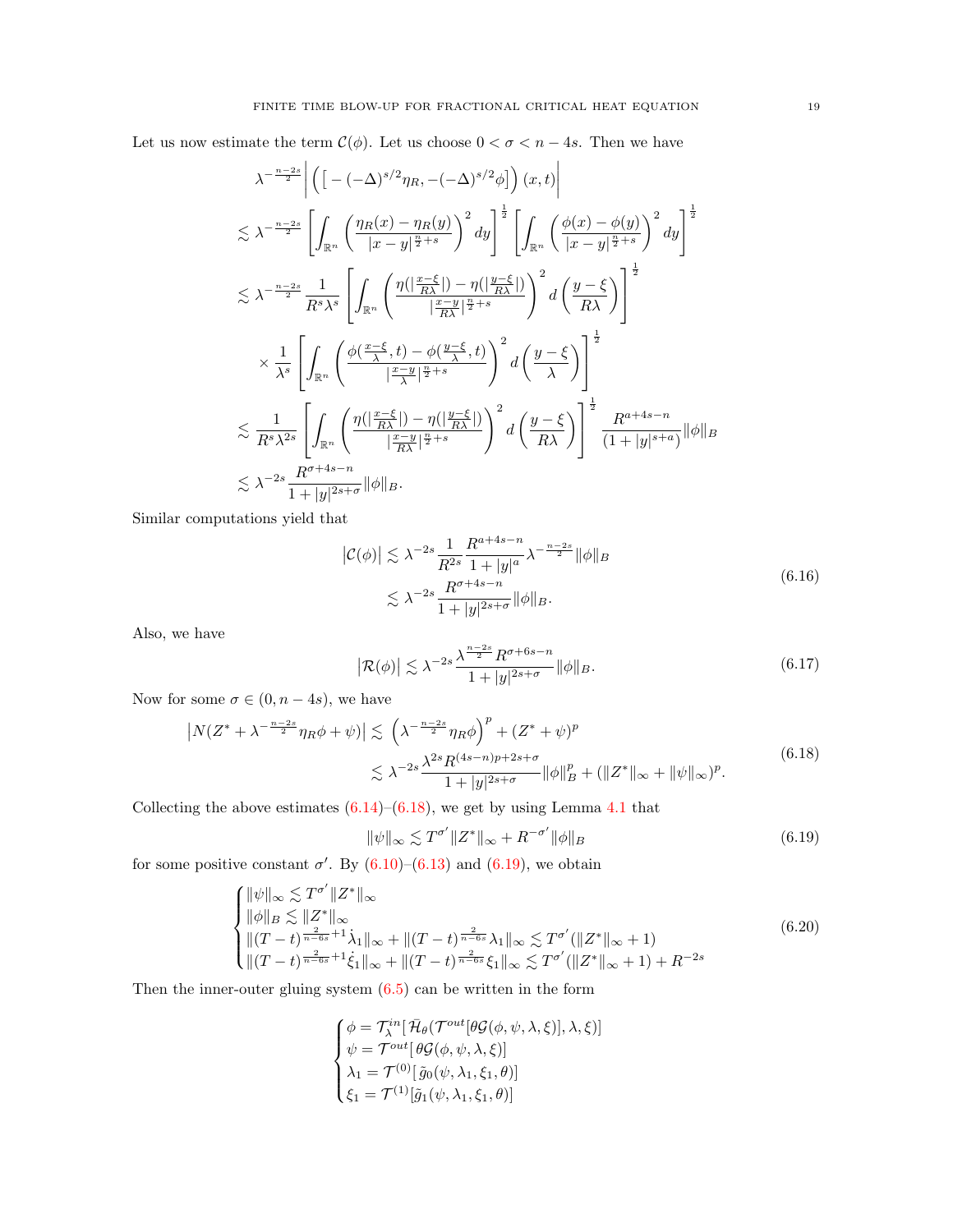where  $\tilde{g}_0$  and  $\tilde{g}_1$  can be expressed as

$$
\tilde{g}_0(\psi, \lambda_1, \xi_1, \theta) = c_R^1 \int_{B_{2R}} \mathcal{H}_{\theta}(\mathcal{T}^{out}[\theta \mathcal{G}(\phi, \psi, \lambda, \xi)], \lambda, \xi) Z_{n+1}(y) dy
$$

$$
\tilde{g}_1(\psi, \lambda_1, \xi_1, \theta) = c_R^2 \int_{B_{2R}} \mathcal{H}_{\theta}(\mathcal{T}^{out}[\theta \mathcal{G}(\phi, \psi, \lambda, \xi)], \lambda, \xi) \nabla U(y) dy
$$

for suitable positive constants  $c_R^0$  and  $c_R^1$ . For  $\epsilon > 0$  fixed sufficiently small, we consider the following problem defined only up to time  $t = T - \epsilon$ 

<span id="page-19-0"></span>
$$
\begin{cases}\n\phi = \mathcal{T}_{\lambda}^{in}[\bar{\mathcal{H}}_{\theta}(\mathcal{T}^{out}[\theta\mathcal{G}(\phi,\psi,\lambda,\xi)],\lambda,\xi)], & (y,t) \in \bar{B}_{2R} \times [0,T-\epsilon] \\
\psi = \mathcal{T}^{out}[\theta\mathcal{G}(\phi,\psi,\lambda,\xi)], & (x,t) \in \mathbb{R}^{n} \times [0,T-\epsilon] \\
\lambda_{1} = \mathcal{T}_{\epsilon}^{(0)}[\tilde{g}_{0}(\psi,\lambda_{1},\xi_{1},\theta)], & t \in [0,T-\epsilon] \\
\xi_{1} = \mathcal{T}_{\epsilon}^{(1)}[\tilde{g}_{1}(\psi,\lambda_{1},\xi_{1},\theta)], & t \in [0,T-\epsilon]\n\end{cases}
$$
\n(6.21)

where

$$
\mathcal{T}_{\epsilon}^{(0)}[g](t) := -(T-t)^{\gamma} \int_{t}^{T-\epsilon} (T-s)^{\frac{2}{6s-n}-\gamma-1} g(s) \, ds, \quad \mathcal{T}_{\epsilon}^{(1)}[g] := \int_{t}^{T-\epsilon} (T-s)^{\frac{2}{6s-n}-1} g(s) \, ds.
$$

We consider problem  $(6.21)$  in the space of functions

 $(\phi, \psi, \lambda_1, \xi_1) \in X_1 \times X_2 \times X_3 \times X_4$ 

where  $X_{\ell}$  ( $\ell = 1, \dots, 4$ ) and corresponding norms are defined as

$$
X^{1} = \{ \phi : \phi \in C(\bar{B}_{2R} \times [0, T - \epsilon]), \nabla_{y}^{s} \phi \in C(\bar{B}_{2R} \times [0, T - \epsilon]) \}, \quad \|\phi\|_{X_{1}} = \|\phi\|_{\infty} + \|\nabla_{y}^{s} \phi\|_{\infty}
$$
  
\n
$$
X^{2} = \{ \psi : \phi \in C(\mathbb{R}^{n} \times [0, T - \epsilon]) \}, \quad \|\psi\|_{X_{2}} = \|\psi\|_{\infty}
$$
  
\n
$$
X^{3} = \{ \lambda_{1} : \lambda_{1} \in C^{1}[0, T - \epsilon] \}, \quad \|\lambda_{1}\|_{X_{3}} = \|\lambda_{1}\|_{\infty} + \|\dot{\lambda}_{1}\|_{\infty}
$$
  
\n
$$
X^{4} = \{ \xi_{1} : \xi_{1} \in C^{1}[0, T - \epsilon] \}, \quad \|\xi_{1}\|_{X_{4}} = \|\xi_{1}\|_{\infty} + \|\dot{\xi}_{1}\|_{\infty}
$$

where

$$
\nabla_y^s \phi := \left( \int_{\mathbb{R}^n} \frac{[\phi(y, t) - \phi(x, t)]^2}{|y - x|^{n+2s}} dx \right)^{1/2}.
$$

As a direct consequence of Arzelà–Ascoli's theorem, compactness on bounded sets of all the operators involved in the above expression [\(6.21\)](#page-19-0) follows from the Hölder estimate [\(4.13\)](#page-8-5) for the operator  $\mathcal{T}^{out}$ . On the other hand, the a priori estimates we obtained for  $\epsilon = 0$  holds equally well, uniformly for arbitrary small  $\epsilon > 0$ , and for a solution of  $(6.21)$ .

We now apply Leray–Schauder degree theory in a suitable ball  $\beta$  containing the origin which is slightly larger than the one defined by relations [\(6.20\)](#page-18-2), which amounts to a choice of the parameters  $\delta_0$  and  $\delta_1$  in [\(6.6\)](#page-15-5). The homotopy connects with the identity at  $\theta = 0$ , and hence the total degree in the region defined by relations  $(6.20)$  is equal to 1. Hence we have the existence of a solution to the approximate problem satisfying bounds [\(6.20\)](#page-18-2). Finally, by a standard diagonal argument, we find a solution to the original problem for  $k = 1$  with the desired size.

The multiple-bubble case of k distinct points  $q_1, \ldots, q_k$  is actually identical. In this case, we have k inner problems and one outer problem with similar properties. We want to find a solution of the form

<span id="page-19-1"></span>
$$
u(x,t) = \sum_{j=1}^{k} U_{\lambda_j, \xi_j}(x) + Z^*(x,t) + \lambda_j^{-\frac{n-2}{2}} \phi(y_j, t) \eta_R(y_j) + \psi(x,t), \quad y_j = \frac{x - \xi_j}{\lambda_j}
$$
(6.22)

where  $Z^*$  solves heat equation with initial condition  $Z_0^*$  which is chosen such that  $Z_0^*(q_j) < 0$ , and  $\xi_i(T) = q_i, \ \lambda_i(T) = 0$  for  $j = 1, \dots, k$ . Then by solving a series of fixed point problems similar as the one bubble case, we obtain a solution of form  $(6.22)$ . Hence we omit the details here.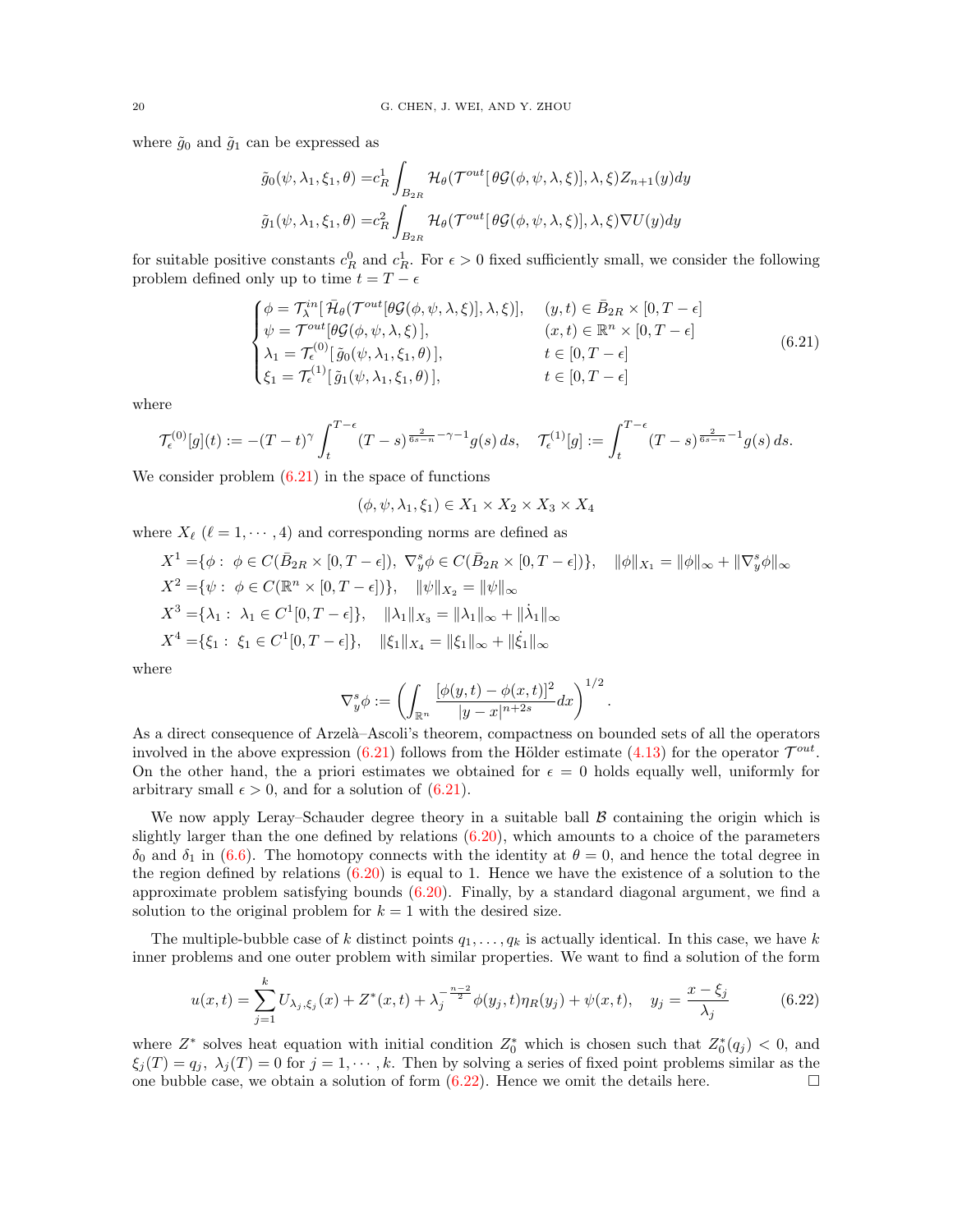## Acknowledgements

G. Chen is partially supported by Zhejiang Provincial Science Foundation of China (No. LY18A010023) and Zhejiang University of Finance and Economics. J. Wei is partially supported by NSERC of Canada.

#### **REFERENCES**

- <span id="page-20-26"></span>[1] Xavier Cabré and Jean-Michel Roquejoffre. The influence of fractional diffusion in Fisher-KPP equations. Comm. Math. Phys., 320(3):679–722, 2013.
- <span id="page-20-17"></span>[2] Wenxiong Chen, Congming Li, and Biao Ou. Classification of solutions for an integral equation. Comm. Pure Appl. Math., 59(3):330–343, 2006.
- <span id="page-20-4"></span>[3] Ting Cheng, Haipeng Lan, Jinmei Yang, and Gao-Feng Zheng. On the behavior of blow-up solutions to a parabolic problem with critical exponent. Journal of Mathematical Analysis and Applications, 402(1):255–260, 2013.
- <span id="page-20-6"></span>[4] Charles Collot, Frank Merle, and Pierre Raphaël. Dynamics near the ground state for the energy critical nonlinear heat equation in large dimensions. Comm. Math. Phys., 352(1):215–285, 2017.
- <span id="page-20-2"></span>[5] Charles Collot, Frank Merle, and Pierre Raphaël. On strongly anisotropic type II blow up. arXiv preprint arXiv:1709.04941, 2017.
- <span id="page-20-14"></span>[6] Carmen Cortázar, Manuel del Pino, and Monica Musso. Green's function and infinite-time bubbling in the critical nonlinear heat equation. J. Eur. Math. Soc. (JEMS), to appear.
- <span id="page-20-10"></span>[7] Panagiota Daskalopoulos, Manuel del Pino, and Natasa Sesum. Type II ancient compact solutions to the Yamabe flow. J. Reine Angew. Math., 738:1–71, 2018.
- <span id="page-20-16"></span>[8] Juan Dávila, Manuel del Pino, Serena Dipierro, and Enrico Valdinoci. Concentration phenomena for the nonlocal Schrödinger equation with Dirichlet datum. Anal. PDE, 8(5):1165–1235, 2015.
- <span id="page-20-11"></span>[9] Juan Davila, Manuel del Pino, Monica Musso, and Juncheng Wei. Gluing methods for vortex dynamics in Euler flows. arXiv preprint arXiv:1803.00066, 2018.
- <span id="page-20-22"></span>[10] Juan Davila, Manuel del Pino, Catalina Pesce, and Juncheng Wei. Blow-up for the 3-dimensional axially symmetric harmonic map flow into  $\mathbb{S}^2$ . preprint, 2018.
- <span id="page-20-25"></span>[11] Juan Dávila, Manuel del Pino, and Yannick Sire. Nondegeneracy of the bubble in the critical case for nonlocal equations. Proc. Amer. Math. Soc., 141(11):3865–3870, 2013.
- <span id="page-20-12"></span>[12] Juan Davila, Manuel del Pino, and Juncheng Wei. Singularity formation for the two-dimensional harmonic map flow into  $\mathbb{S}^2$ . arXiv preprint arXiv:1702.05801, 2017.
- <span id="page-20-13"></span>[13] Juan Dávila, Angela Pistoia, and Giusi Vaira. Bubbling solutions for supercritical problems on manifolds. J. Math. Pures Appl. (9), 103(6):1410–1440, 2015.
- <span id="page-20-23"></span>[14] Manuel del Pino. Bubbling blow-up in critical parabolic problems. In Nonlocal and Nonlinear Diffusions and Interactions: New Methods and Directions, pages 73–116. Springer, 2017.
- <span id="page-20-18"></span>[15] Manuel del Pino, Michał Kowalczyk, and Jun-Cheng Wei. Concentration on curves for nonlinear Schrödinger equations. Comm. Pure Appl. Math., 60(1):113–146, 2007.
- <span id="page-20-19"></span>[16] Manuel del Pino, Michał Kowalczyk, and Juncheng Wei. On De Giorgi's conjecture in dimension  $N \ge 9$ . Ann. of Math. (2), 174(3):1485-1569, 2011.
- <span id="page-20-21"></span>[17] Manuel del Pino, Michał Kowalczyk, and Juncheng Wei. Entire solutions of the Allen-Cahn equation and complete embedded minimal surfaces of finite total curvature in  $\mathbb{R}^3$ . J. Differential Geom., 93(1):67–131, 2013.
- <span id="page-20-20"></span>[18] Manuel del Pino, Monica Musso, and Frank Pacard. Bubbling along boundary geodesics near the second critical exponent. J. Eur. Math. Soc. (JEMS), 12(6):1553–1605, 2010.
- <span id="page-20-5"></span>[19] Manuel del Pino, Monica Musso, and Juncheng Wei. Geometry driven type II higher dimensional blow-up for the critical heat equation. arXiv preprint arXiv:1710.11461, 2017.
- <span id="page-20-9"></span>[20] Manuel del Pino, Monica Musso, and Juncheng Wei. Infinite time blow-up for the 3-dimensional energy critical heat equation. arXiv preprint arXiv:1705.01672, 2017.
- <span id="page-20-7"></span>[21] Manuel del Pino, Monica Musso, and Juncheng Wei. Type II blow-up in the 5-dimensional energy critical heat equation. arXiv:1808.10637, 2018.
- <span id="page-20-15"></span>[22] Eleonora Di Nezza, Giampiero Palatucci, and Enrico Valdinoci. Hitchhiker's guide to the fractional Sobolev spaces. Bull. Sci. Math., 136(5):521–573, 2012.
- <span id="page-20-8"></span>[23] Marek Fila and John R. King. Grow up and slow decay in the critical Sobolev case. Netw. Heterog. Media, 7(4):661– 671, 2012.
- <span id="page-20-3"></span>[24] Stathis Filippas, Miguel A. Herrero, and Juan J. L. Velázquez. Fast blow-up mechanisms for sign-changing solutions of a semilinear parabolic equation with critical nonlinearity. R. Soc. Lond. Proc. Ser. A Math. Phys. Eng. Sci., 456(2004):2957–2982, 2000.
- <span id="page-20-24"></span>[25] Rupert L. Frank, Enno Lenzmann, and Luis Silvestre. Uniqueness of radial solutions for the fractional Laplacian. Comm. Pure Appl. Math., 69(9):1671–1726, 2016.
- <span id="page-20-0"></span>[26] Hiroshi Fujita. On the blowing up of solutions of the Cauchy problem for  $u_t = \Delta u + u^{1+\alpha}$ . J. Fac. Sci. Univ. Tokyo Sect. I, 13:109–124 (1966), 1966.
- <span id="page-20-1"></span>[27] Yoshikazu Giga. A bound for global solutions of semilinear heat equations. Comm. Math. Phys., 103(3):415–421, 1986.